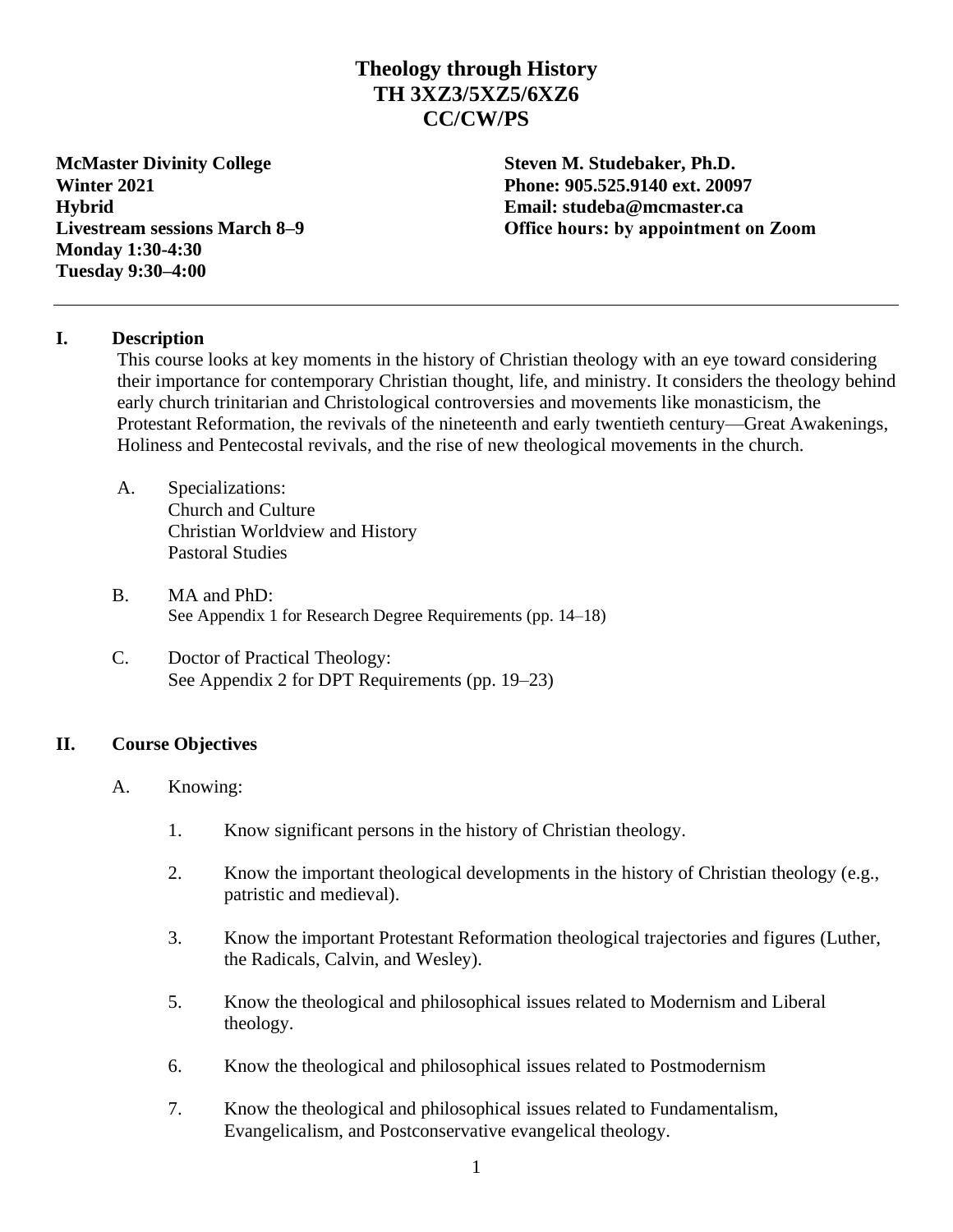- 8. Be familiar with several important trends in contemporary theology (e.g., Radical Orthodoxy, Open Theism, and theology of religions)
- B. Being:
	- 1. Appreciate that theology is a dynamic and contextual effort to discern appropriate ways to embody the redemption revealed in Jesus Christ.
	- 2. Embrace a deeper sense of your own Christian identity vis-à-vis significant historic Christian theological traditions and contemporary Christian theology and postmodern culture.
- C. Doing:
	- 1. Develop analytical and synthetic skills in theological reflection.
	- 2. Hone your critical abilities for reading texts in historical theology.
	- 3. Gain a comprehensive understanding of the development and trajectories of Christian theology.
	- 4. Engage in the process of constructive and generative theological reflection and writing.

# **III. Course Texts**

Dreher, Rod. *The Benedict Option: A Strategy for Christians in a Post-Christian Nation*. New York: Sentinel, 2017.

McGrath, Alister E. *Historical Theology: An Introduction to the History of Christian Thought*. Malden, MA: Blackwell, 1998.

# **IV. Course Assignments Outline**

#### $\ddot{\ddot{\psi}}$ **Research degree students, see Appendix 1 for research program requirements** ❖

| Assignment     |                                             |                                                     |     | Percent  | Due            |
|----------------|---------------------------------------------|-----------------------------------------------------|-----|----------|----------------|
| A.             | Blog on monasticism and The Benedict Option |                                                     | 20% | Jan $21$ |                |
| <b>B.</b>      |                                             | Blog on Luther's treatise To the Christian Nobility | 20% |          |                |
|                | 1)                                          | Post blog on Padlet                                 | 15% |          | Jan 27         |
|                | 2)                                          | Post interaction                                    | 5%  |          | Jan 29         |
| $\mathbf{C}$ . |                                             | Blog on Calvin, providence, and election            |     | 20%      |                |
|                | 1)                                          | Post blog on Padlet                                 | 15% |          | Feb 10         |
|                | 2)                                          | Post interaction                                    | 5%  |          | Feb 12         |
| D.             | Major paper/project                         |                                                     |     | 40%      |                |
|                | 1)                                          | Post presentation (Padlet)                          | 10% |          | Mar 24, Mar 31 |
|                | 2)                                          | Post interaction (Padlet)                           | 5%  |          | Mar 26, Apr 2  |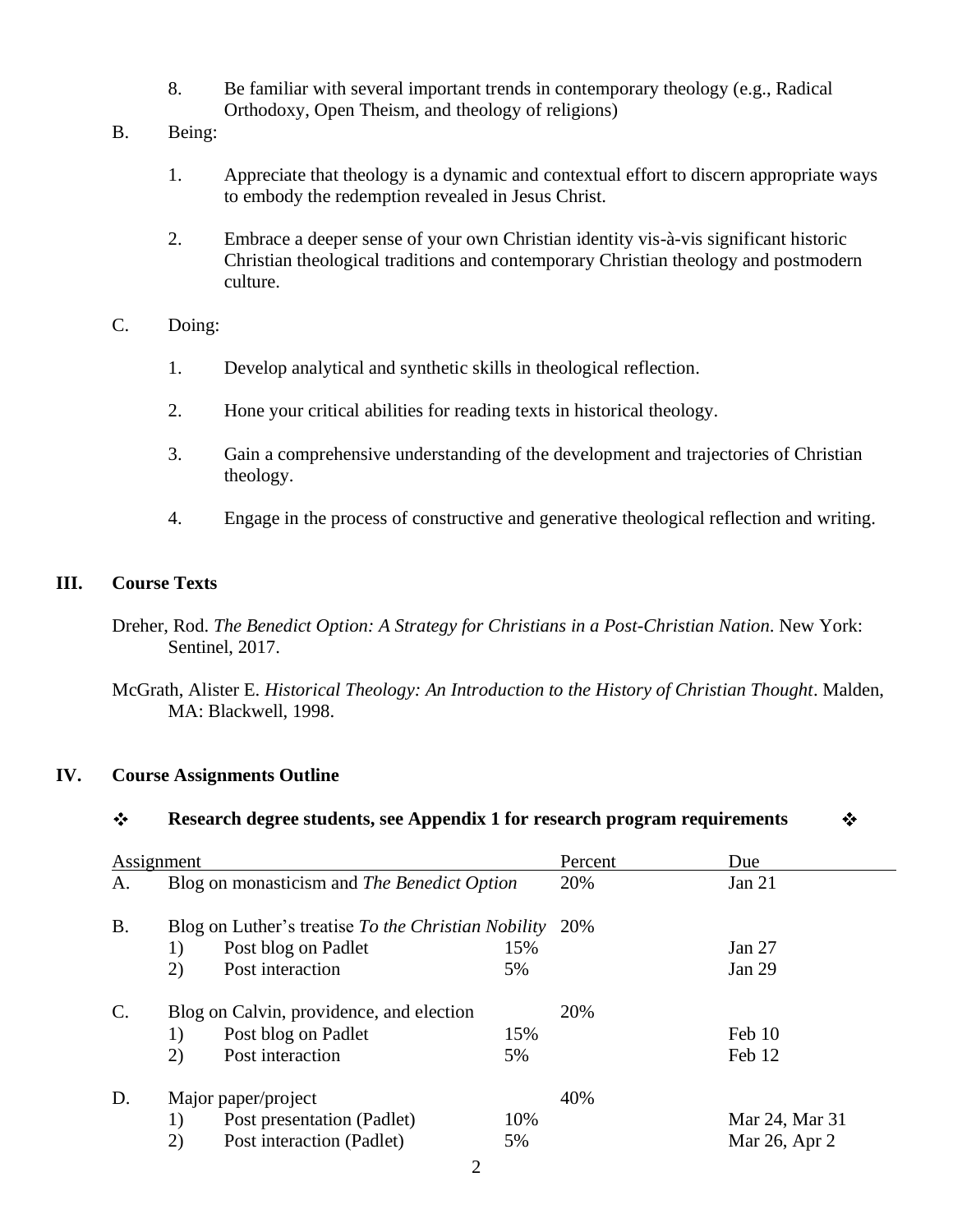3) Paper (Avenue assignment folder) 25% Apr 2, Apr 9

E. Participation: X

Total: 100%

# **V. Course Outline:**

**• Note: All live Zoom sessions will be on Mondays starting at 4:00pm. Time length will be between 45 minutes and one hour. See syllabus outline for weeks with virtual Zoom session. The live sessions will be recorded so that content is available in case you are unable to join a live session.**

| <b>Part One: Online</b> |                                                                                                                                        |                                                                                                                                                                                                                   |                                                                                                                                                     |  |  |
|-------------------------|----------------------------------------------------------------------------------------------------------------------------------------|-------------------------------------------------------------------------------------------------------------------------------------------------------------------------------------------------------------------|-----------------------------------------------------------------------------------------------------------------------------------------------------|--|--|
| <b>Week</b>             | <b>Date</b><br><b>Topic</b>                                                                                                            |                                                                                                                                                                                                                   | Due Dates & Reading                                                                                                                                 |  |  |
| 1                       | Jan 4<br>• Live Zoom session for personal introductions and<br>course overview (50 min)<br>· Syllabus and assignment overview (videos) |                                                                                                                                                                                                                   | • McGrath, Introduction                                                                                                                             |  |  |
| 2                       | Jan 11                                                                                                                                 | I. Early church theology (video lectures)<br>A. Patristic era overview<br>B. Patristic theological developments: Trinity<br>and Christology<br>• Zoom session (50 min) $Q & A$ on lectures                        | • McGrath, chapter 1                                                                                                                                |  |  |
| 3                       | Jan 18                                                                                                                                 | II. Medieval church theology (video lectures)<br>A. Traditions and movements (e.g.,<br>monasticism)<br><b>B.</b> Visions of salvation<br>• Zoom session (50 min), share monasticism blog<br>and Q & A on lectures | • McGrath, chapter 2<br>• Post monasticism blog on<br>Jan 22                                                                                        |  |  |
| 4                       | Jan 25                                                                                                                                 | III. Reformation theology<br>A. Martin Luther (video lecture)                                                                                                                                                     | • McGrath, chapter 3<br>• Read Luther, To the<br>Christian Nobility<br>• Post Luther blog Jan 27<br>• Post Luther blog interaction<br><b>Jan 29</b> |  |  |
| 5                       | Feb 1                                                                                                                                  | B. The Radicals (video lecture)                                                                                                                                                                                   |                                                                                                                                                     |  |  |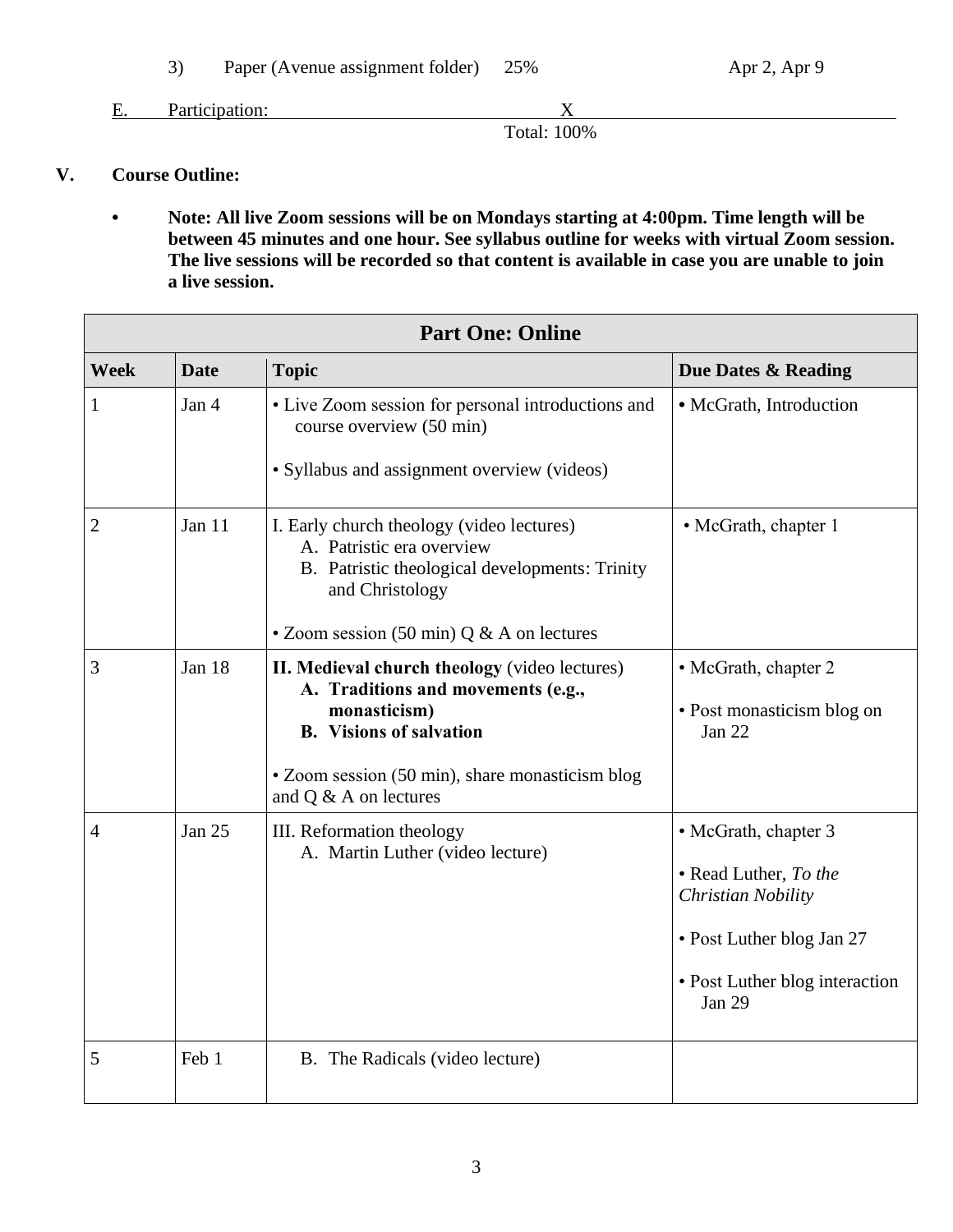| 6                 | Feb 8                       | C. John Calvin (video lecture)                                                                                                                                                                                                                                                                                                                                      | • Post Calvin blog Feb 10                                |
|-------------------|-----------------------------|---------------------------------------------------------------------------------------------------------------------------------------------------------------------------------------------------------------------------------------------------------------------------------------------------------------------------------------------------------------------|----------------------------------------------------------|
|                   |                             |                                                                                                                                                                                                                                                                                                                                                                     | • Post Calvin blog interaction<br>Feb 12                 |
| $\overline{7}$    | Feb 15                      | One-on-one with Studebaker to discuss your major<br>paper/project (20-30 minutes per meeting).<br>This week has no video lecture or other<br>assignments. It provides dedicated space for you to<br>develop a topic for your major paper/project.                                                                                                                   |                                                          |
| 8                 | Feb 22<br>Campus<br>week 1  | IV. The Age of Awakenings (video lectures)<br>A. John Wesley<br><b>B.</b> Jonathan Edwards and beyond                                                                                                                                                                                                                                                               |                                                          |
| 9                 | March 1<br>Campus<br>week 2 | V. Modern theology<br>A. Introduction to modernism and theological<br>liberalism (video lecture)                                                                                                                                                                                                                                                                    | • McGrath, chapter 4                                     |
|                   |                             | <b>Part Two: Livestream Sessions</b>                                                                                                                                                                                                                                                                                                                                |                                                          |
| 10                | 1:30-4:30                   | B. Walter Rauschenbusch and the Social<br>Gospel                                                                                                                                                                                                                                                                                                                    | • We will take regular breaks<br>during these time blocs |
| Day 1<br>March 10 |                             | • Breakout Groups Discussion: The Gospel and<br><b>Social Justice</b>                                                                                                                                                                                                                                                                                               |                                                          |
|                   |                             | C. Karl Barth's <i>Nein!</i> to liberal theology                                                                                                                                                                                                                                                                                                                    |                                                          |
| Day 2<br>March 11 | $9:30-$<br>Noon             | VI. Evangelical theology<br>A. Background to Fundamentalism and<br>Evangelicalism                                                                                                                                                                                                                                                                                   |                                                          |
|                   |                             | • DPT seminar/blog series presentations                                                                                                                                                                                                                                                                                                                             |                                                          |
|                   | Noon-<br>12:40              | Lunch provided                                                                                                                                                                                                                                                                                                                                                      |                                                          |
|                   | $12:40-$<br>4:00            | B. From Fundamentalism to Progressive<br>Evangelicalism                                                                                                                                                                                                                                                                                                             |                                                          |
|                   |                             | · Sharing and discussion of papers/projects. You<br>will share your paper/project idea with the class.<br>This is not a formal presentation, but an opportunity<br>to articulate your idea with the class and receive<br>feedback for your ongoing work on the<br>paper/project. Each person will have 10-15 minutes.<br>VII. Pentecostal and Charismatic Movements |                                                          |
|                   |                             | A. Historical development                                                                                                                                                                                                                                                                                                                                           |                                                          |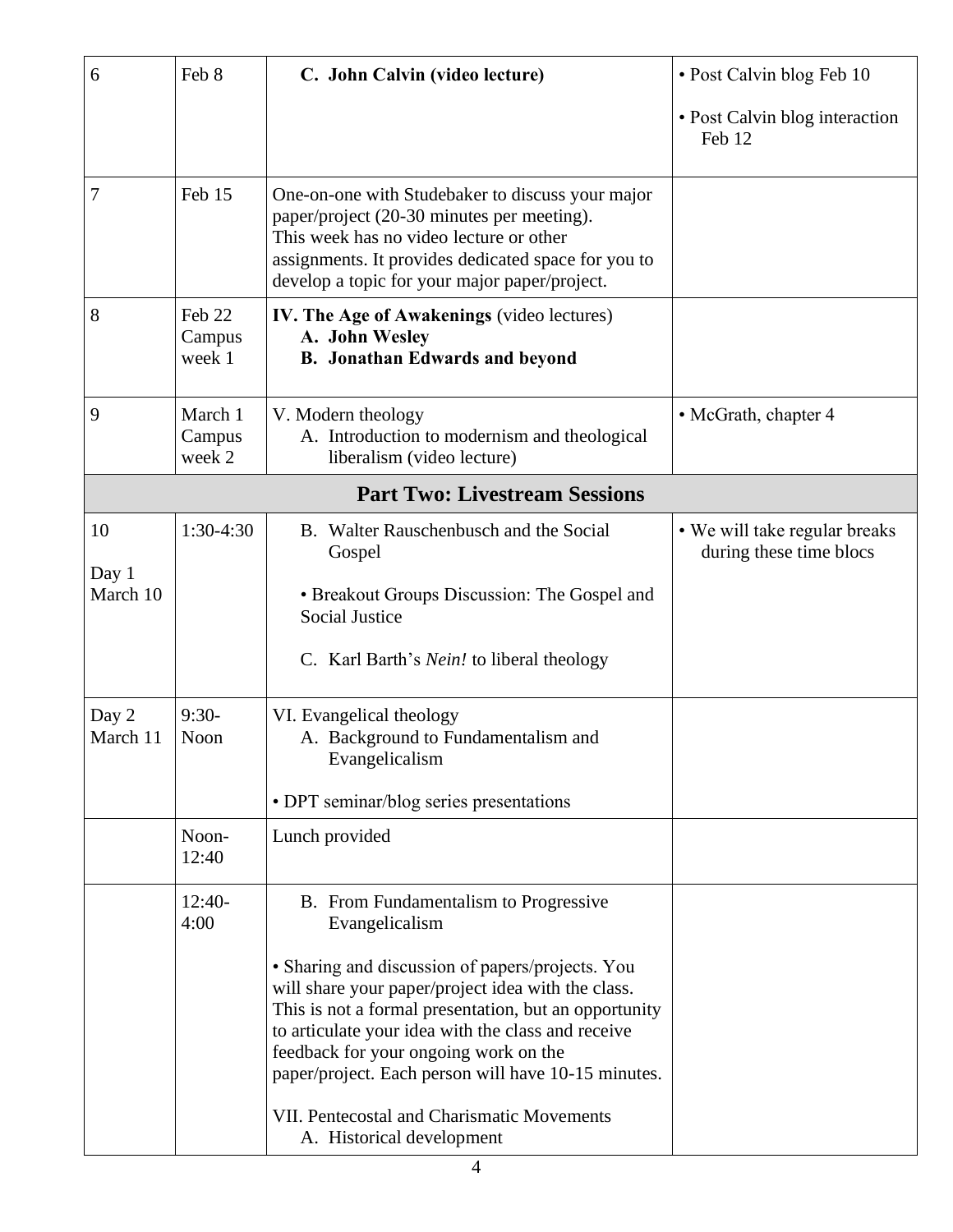|    |          | B. Theological issues                                                                             |                                                                                                      |
|----|----------|---------------------------------------------------------------------------------------------------|------------------------------------------------------------------------------------------------------|
|    |          | <b>Part Three: Online</b>                                                                         |                                                                                                      |
| 8  | March 15 | VIII. Contemporary theology-movements and<br>challenges (video lecture)                           |                                                                                                      |
| 9  | March 22 | Paper Presentation (post on Padlet) &<br>Collaboration: Week one<br>Paper<br>1.<br>2.<br>3.<br>4. | • Post video presentation<br>March 24<br>• Post interaction March 26                                 |
| 10 | March 29 | Paper Presentation (post on Padlet) &<br>Collaboration: Week two<br>Paper<br>5.<br>6.<br>7.<br>8. | · Post video presentation<br>March 31<br>• Post interaction April 2<br>• Week one papers due April 2 |
| 12 | April 5  | <b>Conclusion and Assessment</b>                                                                  | • Week two papers due April 9                                                                        |

## **VI. Assignment Descriptions:**

- A. Blog on monasticism past and present
	- 1. The purpose of this assignment is analytical and synthetic. It provides the opportunity to consider 1) historical and contemporary patterns of Christian life and 2) ways they can contribute to a contemporary vision for embodying Christian life.
	- 2. Guidelines
		- a. Research: the research part of the blog has three parts . .
			- 1) Review the video lecture on Medieval Traditions and Movements, which covers monasticism.
			- 2) Read Rod Dreher's *The Benedict Option: A Strategy for Christians in a Post-Christian Nation*.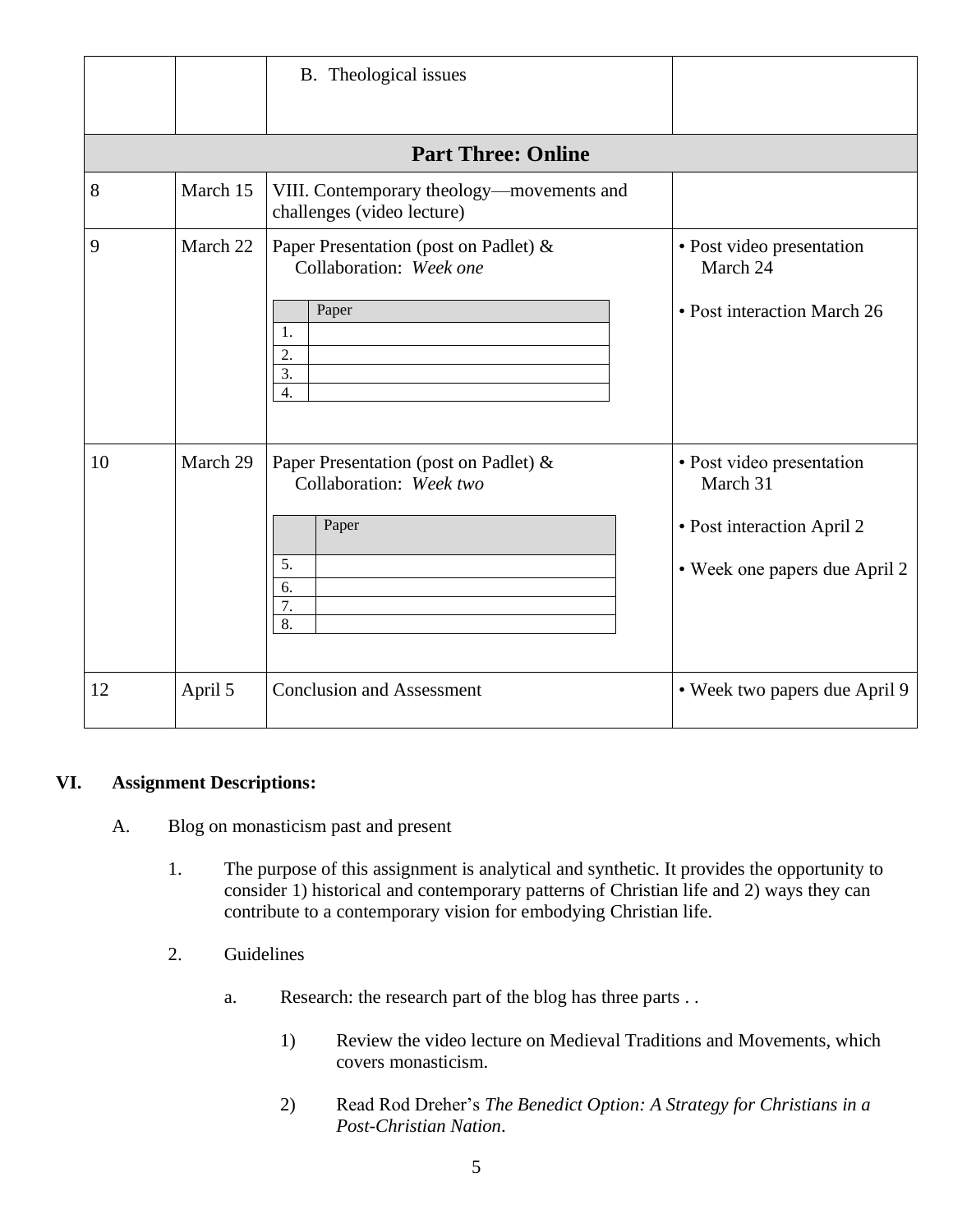- 3) Deepen your understanding of monasticism with research in 3–4 additional resources (e.g., books, articles, theological encyclopedia essays). These sources can be historical ones on earlier forms of monasticism or the contemporary movement called new monasticism. The purpose of this additional research is to support the direction of your blog's content.
- b. Write a 500 word blog that ...
	- 1) *Integrates* lecture content, *The Benedict Option*, and your additional research and
	- 2) *Interacts* and *evaluates* the monastic alternatives to the Christian life.

For example, you can consider questions such as . . .

- Is monastic withdrawal an appropriate response for the church?
- Does Dreher's proposal provide a way to be "in the world" but "not of the world" or does it over-emphasize being "not of the world"?
- Do new monastic movements reflect important elements of early forms of monasticism?
- c. Share a summary of your blog in a Zoom discussion during week 3.
- B. Blog on Luther's *To the Christian Nobility of the Christian Nation* (https://ccel.org/ccel/luther/first\_prin/first\_prin.v.i.i.html)

## 1. Description

One of the "Three Reformation Treatises" that sparked the Protestant reformation movements, this address is key for understanding Luther's theological protest against the late-medieval church and role of the state. This blog gives you the opportunity to read this key text and to consider its meaning for contemporary Christian thought, life, and ministry.

- 2. Guidelines
	- a. Read the text and review the video lecture
	- b. Write a 300-400 blog word based on your reading of the address and the lecture content. The blog should meet two goals . . .
		- Describe the content of Luther's address
		- Interact with and reflect on the significance of the address for contemporary Christian thought, life, and ministry.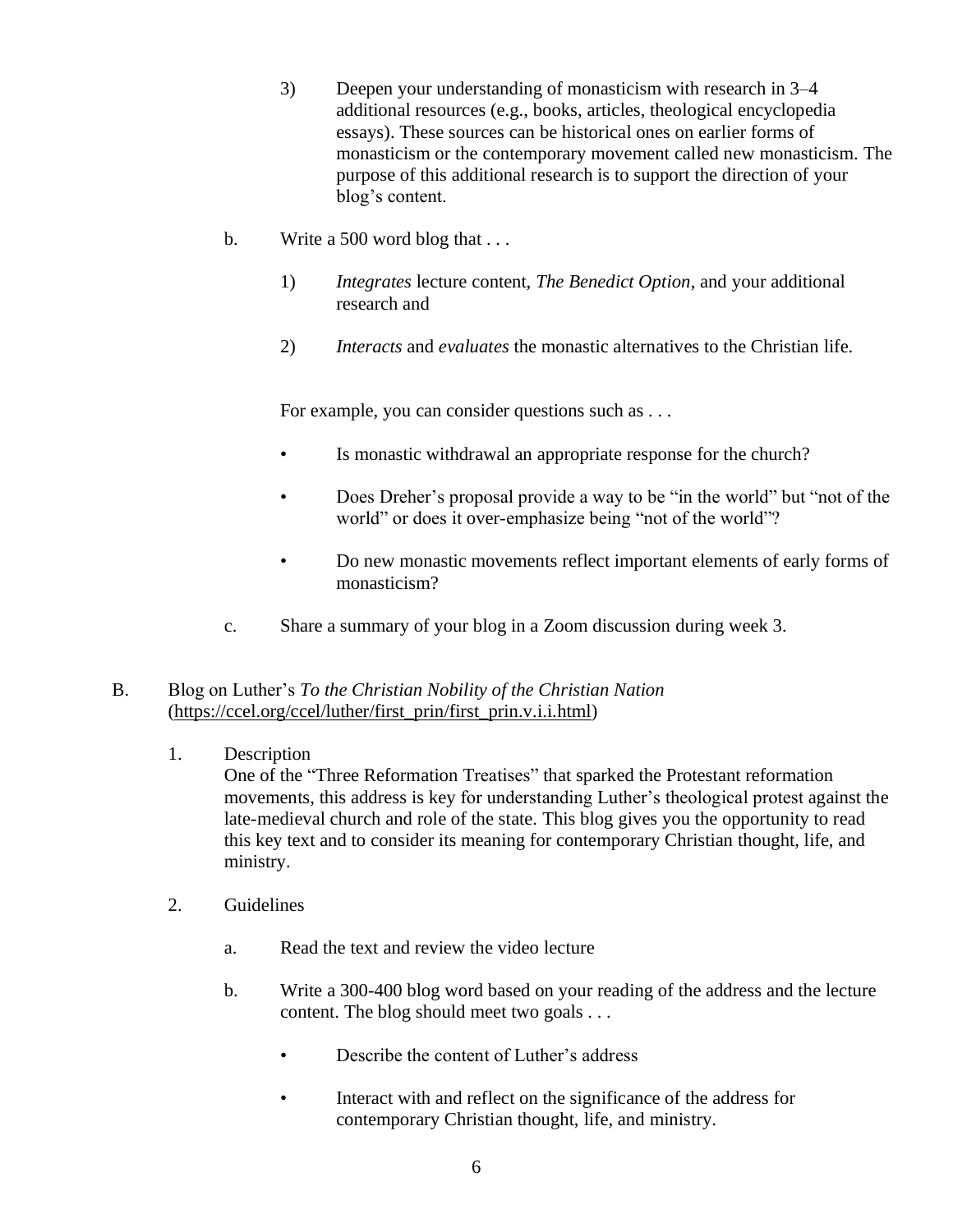- Conclude your blog with a couple of questions that Luther's treatise raises for contemporary Christians.
- c. Post your blog on the Luther Padlet.
- d. Interact with 2 or more of your colleagues' blogs and especially the questions they pose at the end of their blog.
- C. Blog on Calvin's theology of providence and election
	- 1. Description

Calvin's doctrine of providence and election have been widely influential and controversial. This assignment gives you the opportunity to read key theological resources in these doctrines in Calvin and to reflect on them in a blog format.

- 2. Guidelines
	- a. Read Calvin on . . .
		- Providence: see *Institutes* 1.16–17 (book 1, chapters 16–17). In the McNeill edition, see pages 197–228.
		- Election: see *Institutes* 3.21–23. Approx. 25 pages.
		- Note: The *Institutes* is available on [www.ccel.org;](http://www.ccel.org/) I recommend use of the PDF file. Calvin's *Institutes of the Christian Religion* is organized into four books. The books have chapters and the chapters have sections. Thus, a reference to the *Institutes*  $1.1.16 = \text{book } 1$ , chapter 1, & section 16.
	- b. Write a blog that ...
		- Describes his theology of providence and election and ...
		- Interacts with it: e.g., do you agree that providence and election are comforting doctrines, are his views on the doctrines necessary to preserve the glory and grace of God, does it undermine personal responsibility, etc?
		- Conclude with remaining/unanswered questions you have on Calvin's theology of providence and election.
	- c. Post your blog on the Luther Padlet.
	- d. Interact with 2 or more of your colleagues' blogs and especially the questions they pose at the end of their blog.
- D. Project/paper

*Paper or project?*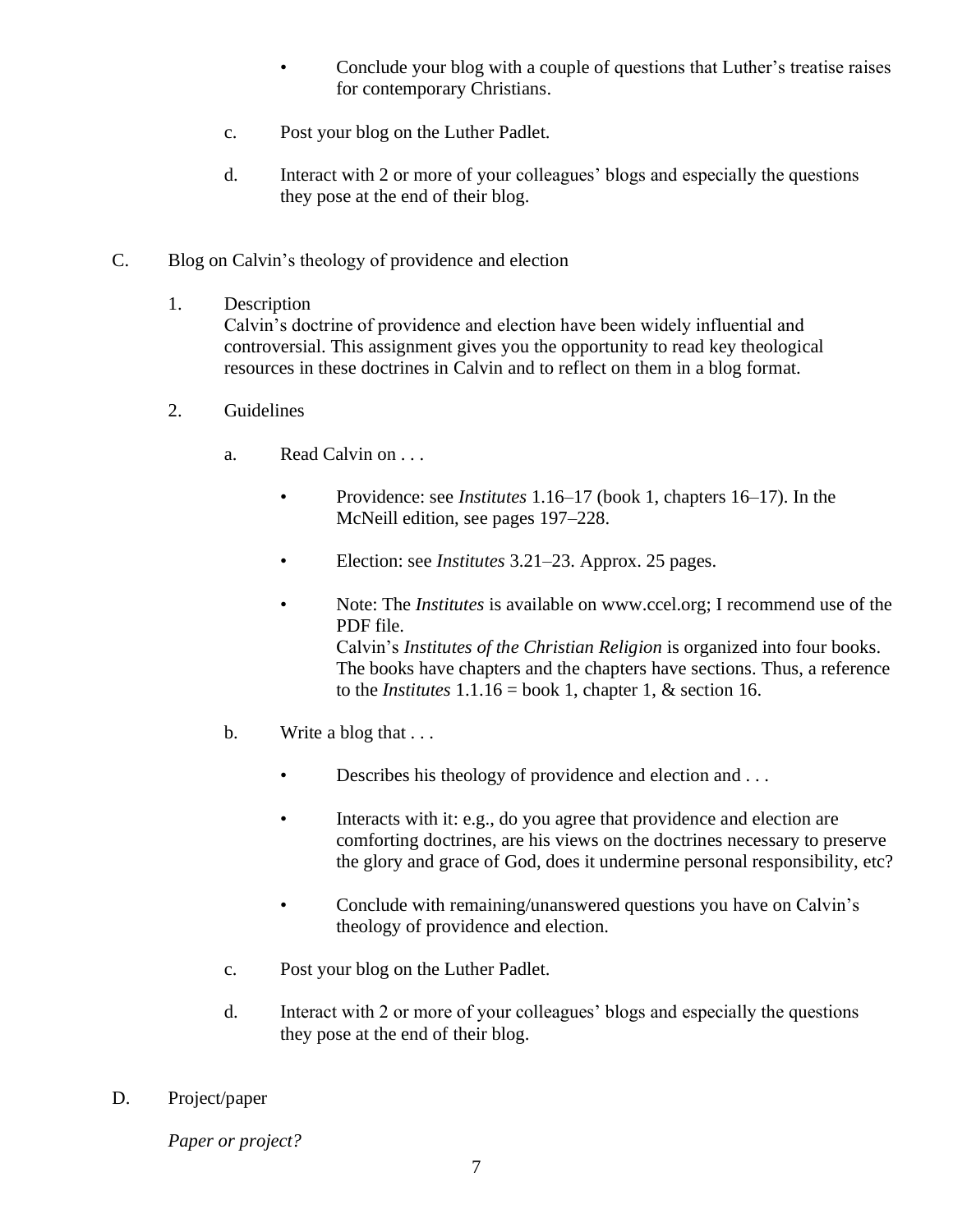This assignment constitutes the "major paper" and presentation of the course. The purpose of the paper/project is vocational development. It should advance your vocational trajectory.

Selecting whether to prepare a project or a paper is an important step in the process. If you anticipate further graduate work or writing a thesis as part of your MTS or MDiv, then an academic research-thesis paper is an excellent option. A research-thesis paper provides skill development in conducting the concentrated study on a particular research topic necessary for advanced academic work.

If your vocational track is ministry or an alternative professional field, then a project may be an effective option. Completing a project provides skill development in contextualizing and applying the fruit of theological research and reflection for a non-academic audience.

If you have an idea for a paper or creative project that does not fit neatly into the parameters of your specialization's assignment description, please discuss your idea with me. I am open to papers/projects that cohere with the essence of the course and are suited to your research field and interests.

 $\triangle$  Please consult the assignment description for your degree specialization, see below  $\triangle$ 

The paper/project has three parts:

- The presentation of the paper/project
- The interaction with your course colleagues' papers/projects, and ...
- The final written submission of the paper/project.
- 1. Presentation (post video on Padlet)
	- a. Purpose
		- Presenting your paper gives you the opportunity to share your major paper/project with your class colleagues.
		- Your presentation may not reflect the completed paper/project. Indeed, the gap between the presentation and final due date provides you the opportunity to incorporate feedback from your class colleagues (see below for paper/project interaction).
	- b. Guidelines
		- a. Create a video presentation that shares your paper/project's . . .
			- Topic
			- Why you chose your topic
			- Content areas and development
			- Key resources
		- b. Video length: 10 to 15 minutes.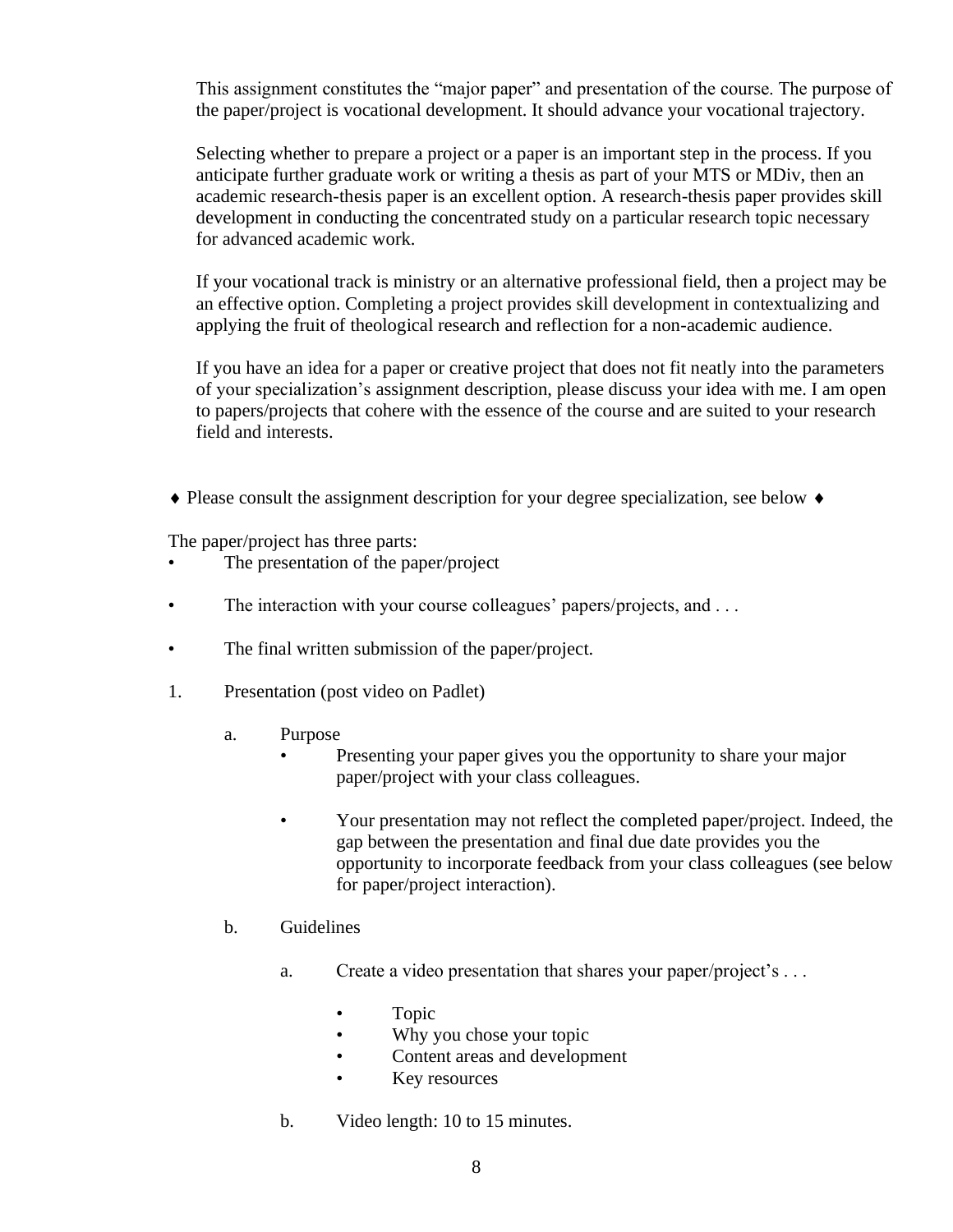- c. Post on Paper Presentation Padlet in Avenue to Learn
- 2. Interaction
	- a. Purpose:

Provides experience in responding to and contributing to your class colleagues' projects. It also provides the opportunity to develop professional skills in online presentations.

# b. Description:

Each student prepares a critical evaluation of the integrative papers/projects presented by their class colleagues. Evaluations can be written, audio, or audiovisual.

- 1) The interaction should be ...
	- a) Charitable
	- b) Critical (includes highlighting and discussing problems *and* strengths):

The interaction should explore the following sorts of issues:

- Does the paper have a thesis?
- Does the content develop and support the thesis?
- Does it use appropriate sources?
- Does it address a significant topic and develop it?
- For projects, does it seem like an effective approach to a particular issue, topic, and does it seem effective given its target audience?
- 2) Post your critical evaluation (text, audio, video) for each student in the paper/project Padlet.
- 3. Paper/project written submissions
	- a. Paper:
		- 1) Content and argument:
			- Detail a clear thesis (the view that your paper supports). Example of a thesis statement: Stanley Hauerwas' ecclesiocentric vision of Christian identity does/does not provide an effective paradigm for Christian activity in a modern nation state.
			- Describe your topic under consideration.
			- Write an essay that coherently demonstrates your view.
			- Detail major alternatives and/or criticisms of the position and interact with them vis-à-vis your view (where appropriate and in so far as space allows).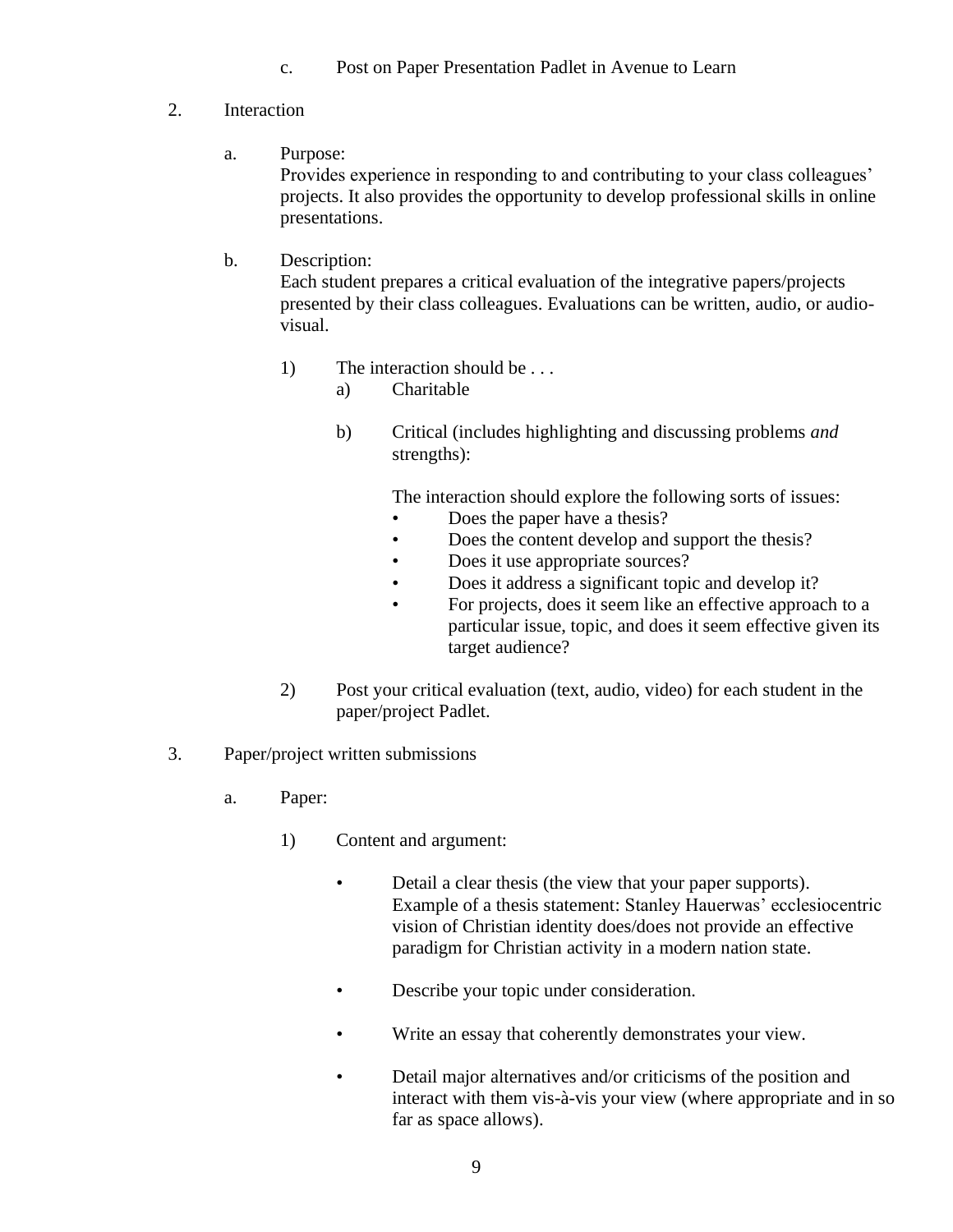- 2) Presentation:
	- Write a stylistically clean and academic paper—e.g., avoid colloquialisms (academic is different than conversational voice), passive voice (use active). Research-thesis papers must have a thesis statement (stated in the introduction), introduction, content, and conclusion sections of the paper.
	- Use and document a *minimum* of ten scholarly resources. Do your best here depending on accessibility due to potential COVID-19 restrictions.
	- Accurately document sources according to the College's Style Guide.
	- Paper length: 10–12 pages.
	- Provide a bibliography (list only the books cited in the footnotes of the paper).
	- The final written paper/project is due one week after the video presentation (see course outline for final submission dates).
- b. Projects:
	- 1) Project content: for example, if you choose to prepare a sermon, you would submit a manuscript of your sermon/message that includes footnotes, which detail where and how you applied and adapted your theological research in the area of leadership. The sermon does not need to be a verbatim manuscript; a detailed and annotated outline works.
	- 2) Annotated bibliography of research sources: An annotation is a paragraph or two that describes the content of the book, essay, or article and how it relates to your research project. In addition to the sermon outline, you will provide an annotated bibliography that details the content of the sources and ways they contributed to the sermon.
	- 3) Double-spaced pages, 12 point Times New Roman font.
	- 4) Use and document at least 10 scholarly resources (e.g., scholarly monographs, journal articles, and essays).
	- 5) Document sources with footnotes and follow the MacDiv Style Guide.

## **Specialization focus: CC/CW/PS**

#### *Church and Culture*

This specialization focuses on the *intersection* of the church and its cultural setting. Developing the ability to interact with contemporary issues *and* to specify an appropriate Christian response and interaction with it is the purpose of this assignment. Discerning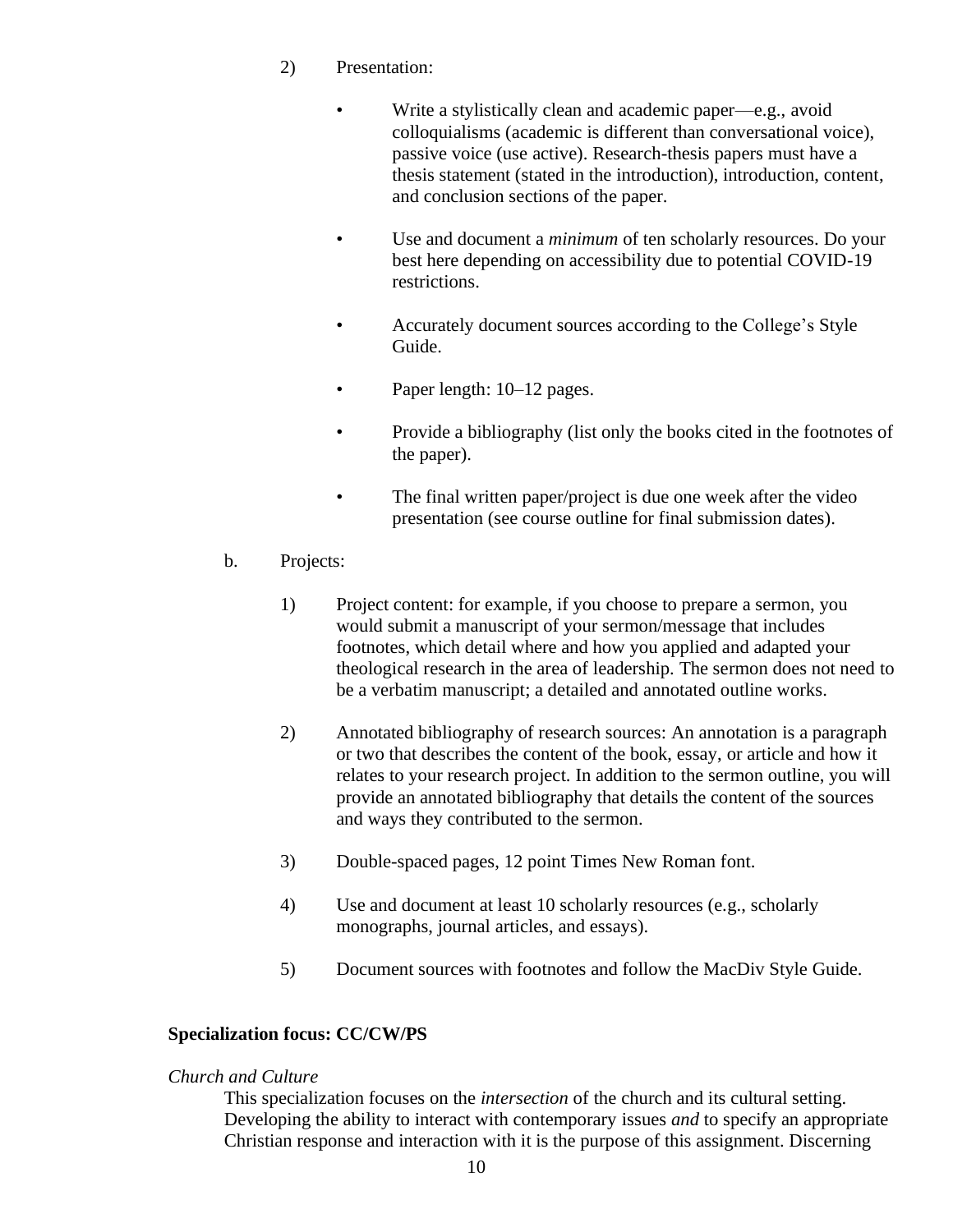appropriate ways to embody the Gospel of Jesus Christ in terms of our specific cultural location is an essential aspect of Christian discipleship and ministry and this assignment seeks to facilitate this process. The paper/project analyzes a contemporary issue or movement from a Christian perspective. Careful and accurate description of the issue, as well as thoughtful assessment and response from a Christian perspective is essential.

This specialization develops the following skills:

- Assess and articulate what is happening in contemporary culture.
- Address cultural issues from a distinctively Christian point of view.
- Be familiar with tools and methods that identify and analyze cultural distinctives.
- Be equipped to interface with a variety of cultures and within a multi-cultural context.

Your paper/project may not be able to employ all of those skills, but you should craft it with them in mind. Your paper/project should investigate the interface between theology and culture. Options are open based on your vocational/academic goals. Your goal is to explore an area of theology and its intersection with its cultural context. Since this class covers the history of theology, your paper/project can treat a historical or contemporary issue.

Possible topics:

- The cultural (political) context for the rise of progressive evangelicalism.
- Evangelical witness in a post-Christian, religiously plural, and secular culture.
- The medieval context of Luther's theology of justification by faith.
- The early Pentecostal movement (e.g., Azusa Street) as protest to racial, gender, and class inequality.

#### *Christian Worldview and History*

This specialization relates to the intellectual environment—historical, contemporary, and global—of contemporary Christianity. Engage a topic related to Christian theology that addresses an element of Christian worldview. The paper/project should be constructive and not only descriptive. The heart of this assignment is your creative contribution to the way theology shapes a Christian worldview.

This specialization develops the following skills:

- Develop a comprehensive knowledge of key figures and movements in Christian history and theology.
- Demonstrate sensitivity to issues in evangelical thought, history, and practice.

Possible topics:

- A theology of the divine image and racial justice (historical—e.g., William Wilberforce—or contemporary—e.g., Christians and Black Lives Matter.
- Proclaiming the particularity Christ in a multicultural and religiously plural world. Can Christians affirms diversity and particularity in a theology of religion/s.
- The Incarnation as theological foundation for hospitality ministries.
- The many tongues of the Spirit of Pentecost and multicultural community and ministry.

## *Pastoral Studies*

This specialization focuses on vocational ministry. Prepare a sermon/message/curriculum appropriate for a given ministry audience based on an area of Christian theology. You can draw on biblical, historical, and/or systematic theology. The content of the sermon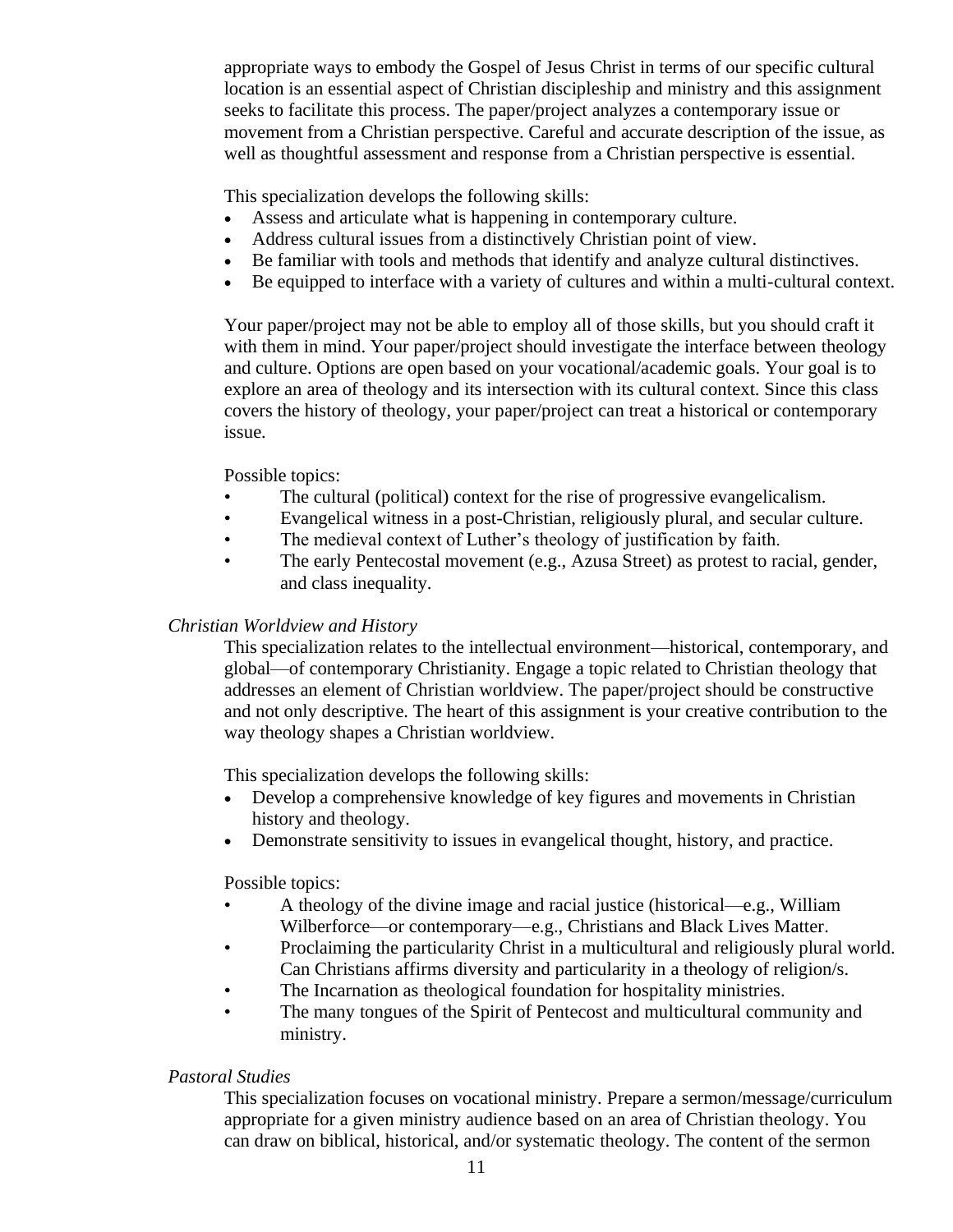draws from theological resources but expresses the yield of that theology in language and terms that are appropriate for a ministry audience. Alternatively, if you have an idea for contextualizing Christian theology other than in a sermon, please talk with me so we can design a project that enables you to maximize your work in the class for your ministry context and meets the goals of the specialization in Pastoral Studies.

This specialization develops the following skills:

- Formulate and implement appropriate leadership strategies for pastoral ministry.
- Make practical and ethical decisions on the basis of a coherent Christian worldview.
- Foster spiritual skills and competencies on the part of others.
- Identify and nurture a range of spiritual temperaments.
- Communicate Christian principles, values, and worldview.
- Apply the lessons of Christian history and theological perspective to contemporary life, thought, and ministry.
- Develop a cognitive framework for reflectively engaging with all aspects of creation and culture.
- Engage and dialogue with other worldviews (hermeneutical, global, religious, creedal, ethnic).
- Have an increased awareness of how church history and tradition are formative in the development of one's worldview.

Your paper/project may not be able to employ all of those skills, but you should craft it with them in mind.

Possible topics:

- A seminar could develop the theological basis and practices for a certain type of ministry—e.g., a seminar on core principles of missional theology/church.
- A sermon could connect a historical person and/or event with contemporary issues and challenges for the church. For example, a sermon could discuss William J. Seymour and the Azusa Street Mission as a resource for overcoming social disparities.
- An adult church education course on key doctrines of the church. This could be approached topically or by figures. E.g., Luther and justification by faith, Calvin and confident in God (providence and election), Menno Simmons and the importance of Christian community.

## **VII. Policies:**

A. Textbook Purchase:

All required textbooks for this class are available from the College's book service, The Hurlburt Family Bookstore, McMaster Divinity College (Across from Cullen Hall). Texts may be purchased on the first day of class. For advance purchase, you may contact READ On Bookstore, 5 International Blvd, Etobicoke, Ontario M9W 6H3: phone 416.620.2934, Text: 416 668 3434. fax 416.622.2308; email [books@readon.ca.](mailto:books@readon.ca) Free Shipping is available to students. Other book services may also carry the texts.

B. Academic Honesty:

Academic dishonesty is a serious offence that may take any number of forms, including plagiarism, the submission of work that is not one's own or for which previous credit has been obtained, and/or unauthorized collaboration with other students. Academic dishonesty can result in severe consequences, e.g., failure of the assignment, failure of the course, a notation on one's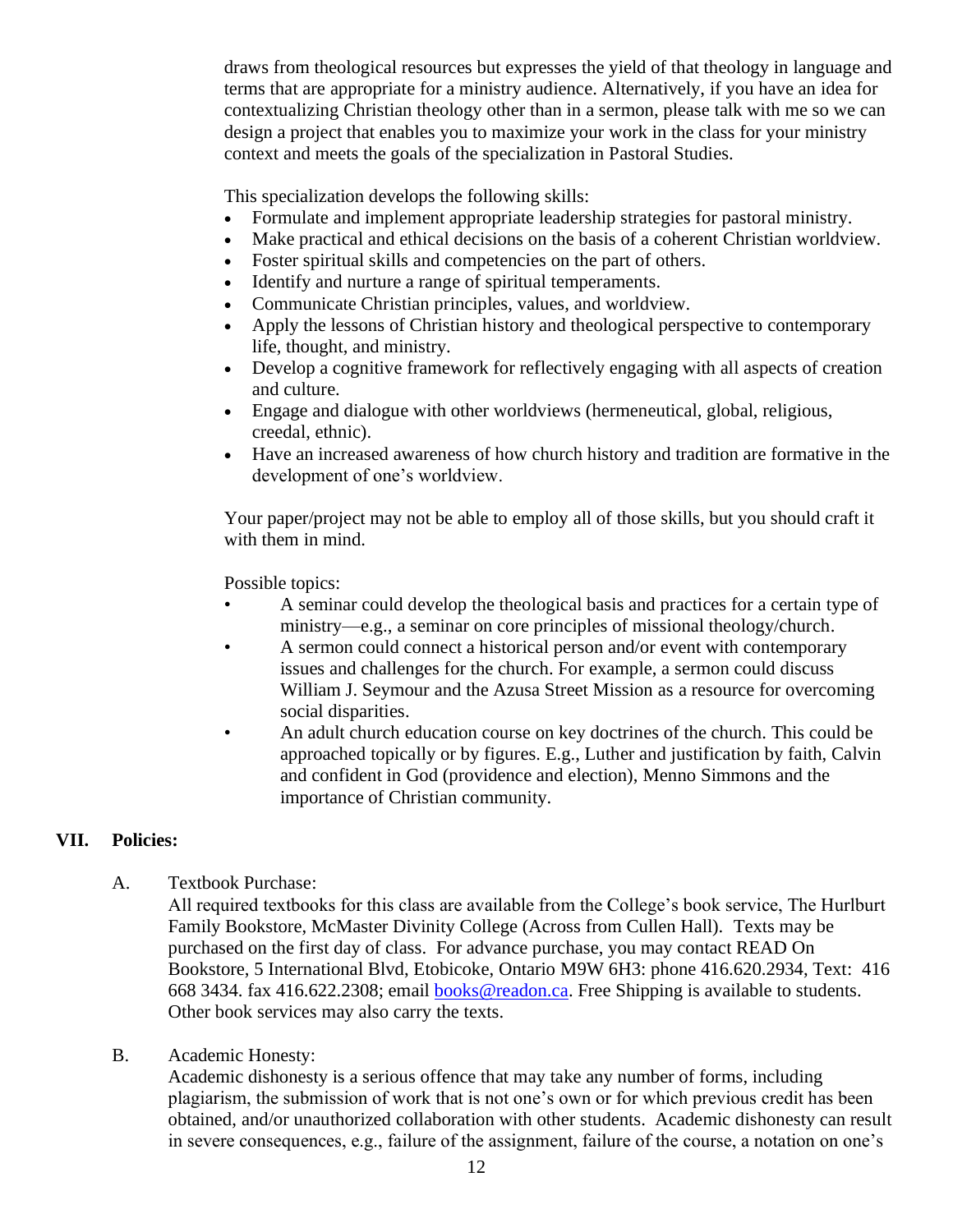academic transcript, and/or suspension or expulsion from the College.

Students are responsible for understanding what constitutes academic dishonesty. Please refer to the Divinity College Statement on Academic Honesty [https://www.mcmasterdivinity.ca/programs/rules-regulations.](https://www.mcmasterdivinity.ca/programs/rules-regulations)

C. Gender Inclusive Language:

McMaster Divinity College uses inclusive language for human beings in worship services, student written materials, and all its publications. It is expected that inclusive language will be used in chapel services and all MDC assignments. In reference to biblical texts, the integrity of the original expressions and the names of God should be respected, but you will need to use gender-inclusive language for humans, and you will need to quote from a gender-inclusive version such as the following: NRSV (1989), NCV (1991), TEV/GNB/GNT (1992), CEV (1995), NLT (1996), TNIV (2005), and the Common English Bible (CEB 2011).

#### D. Style:

All stylistic considerations (including but not limited to questions of formatting, footnotes, and bibliographic references) must conform to the McMaster Divinity College Style Guidelines for Essays and Theses<https://mcmasterdivinity.ca/sites/default/files/documents/mdcstyleguide.pdf>

Failure to observe appropriate form will result in grade reductions.

E. Disclaimer:

This syllabus is the property of the instructor and is prepared with currently available information. The instructor reserves the right to make changes and revisions up to and including the first day of class.

## **VIII. Late-Assignment and Exam Policy:**

- A. Assignments are due at the beginning of class on the date specified in the syllabus.
- B. Students take exams on the date and at the time scheduled in the syllabus.
- C. Late assignments are reduced five percentage points for each day late (e.g., if the grade is 90 and it is one day late, the grade will be reduced to 85).
- D. Assignments and exams will be accepted without penalty after the specified date in the syllabus **only** in the case of an excused absence. If a student misses an exam or assignment submission due to a reason that he/she believes is excusable, then he/she must notify the instructor and schedule an exam date and/or late-assignment submission date within twenty-four hours of the beginning of the missed class session.
- E. Assignments and exams will not be accepted late on the basis of the student's involvement with school-approved activities. If you are not able to be in class for an exam or assignment submission, then you must pre-arrange with the instructor to take the exam and/or submit the assignment before the scheduled date in the syllabus.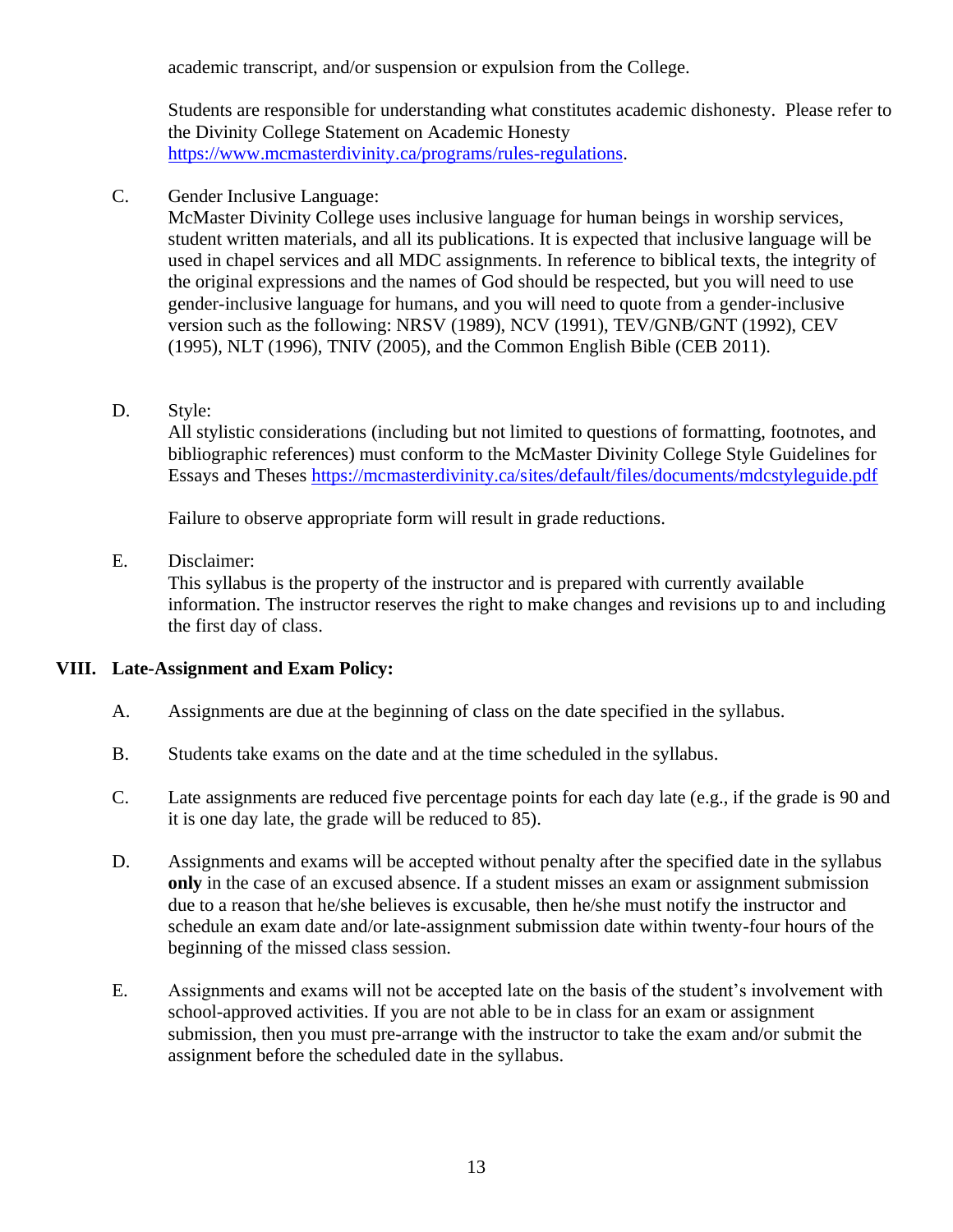# **Appendix 1: Research Degree Requirements**

#### *Overview of Assignments*

| Assignment      |                       |                                  |     |     | Percent | Due                            |
|-----------------|-----------------------|----------------------------------|-----|-----|---------|--------------------------------|
| A.              |                       | <b>Biblical Leadership Essay</b> | 20% |     |         |                                |
|                 | 1.                    | Presentation                     |     | 5%  |         | Feb 8                          |
|                 | 2.                    | Paper                            |     | 15% |         | Feb 12                         |
| <b>B.</b>       | Lecture and Syllabus: |                                  |     |     | 35%     |                                |
|                 | 1.                    | Class lecture                    |     | 20% |         | March 11                       |
|                 | 2.                    | <b>Syllabus</b>                  |     | 10% |         | March 12                       |
|                 | 3.                    | <b>Annotated Bibliography:</b>   |     | 5%  |         | March 12                       |
| $\mathcal{C}$ . | Paper/Project:        |                                  |     |     | 45%     |                                |
|                 | 1.                    | Presentation                     | 10% |     |         |                                |
|                 | 2.                    | Interaction                      | 5%  |     |         |                                |
|                 | 3.                    | Paper                            | 30% |     |         | One week after<br>presentation |
|                 |                       |                                  |     |     | Total:  | 100%                           |

#### *Assignment Descriptions*

- I. Biblical Leadership Essay:
	- A. Select a biblical example of leadership for evaluation.
	- B. Write an evaluation that ...
		- 1. Identifies and describes the leadership "paradigm" or method used by the biblical character/s in your example.
		- 2. Assesses the contextual and transcendental nature of the leadership paradigm or method employed by the biblical character/s.

Questions to consider for the assessment of the leadership paradigm:

- Is the style and leadership method purely contextual? Although the case study may be biblical, in the sense that it is in the Bible, should it be reified as "the" or "a" biblical model of leadership for contemporary Christian leadership?
- What does the example offer to contemporary leadership? For example, Jesus' method is a small group mentoring approach, but is this a 'biblical model' of leadership or a style that reflects common leadership practices among first-century religious/philosophical figures?
- 3. Length: 10 pages.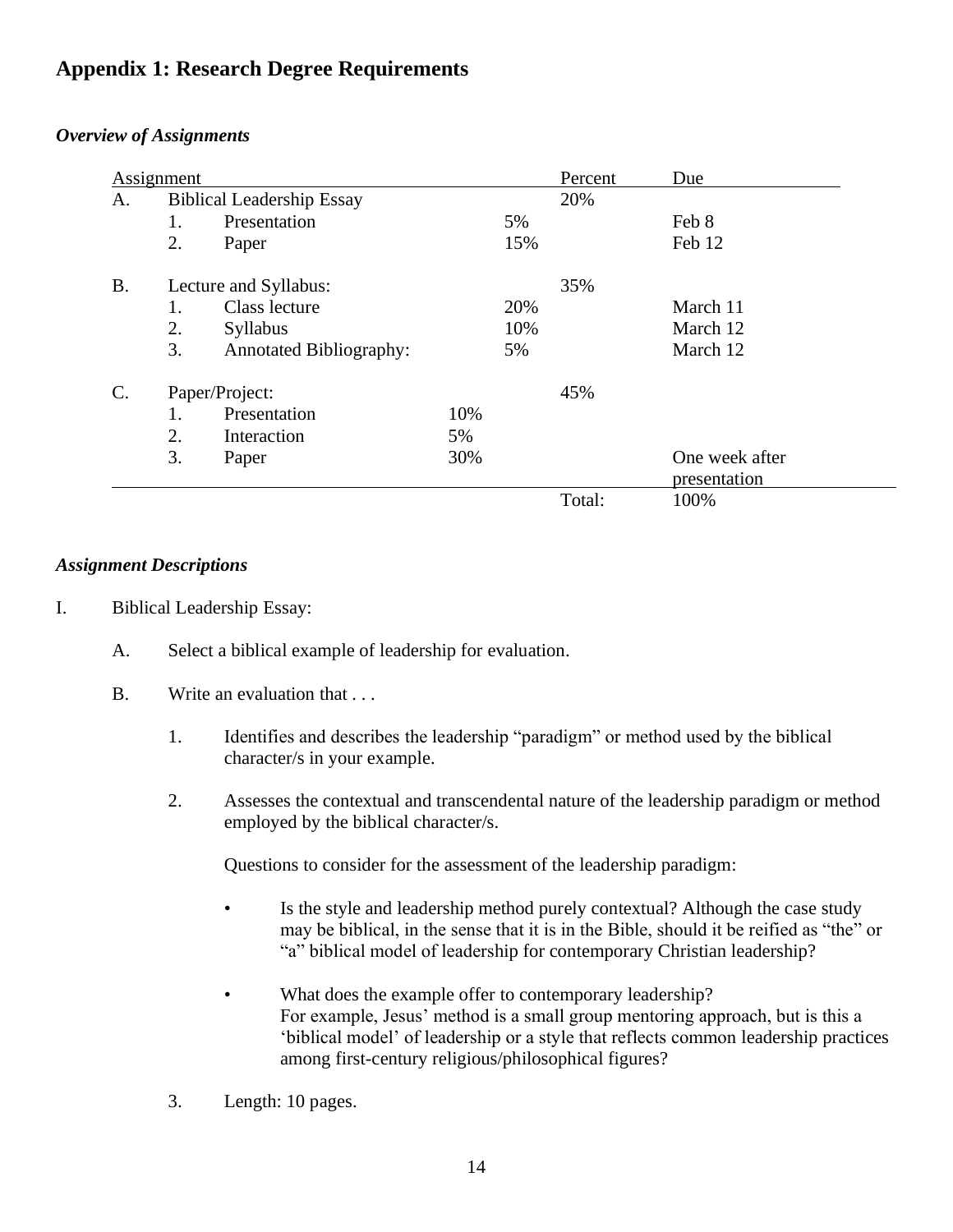II. Lecture, Syllabus, and Annotated Bibliography:

#### A. Purpose:

This assignment provides experience *preparing* a syllabus and *delivering* a lecture for teaching in an undergraduate setting. The preparation of the syllabus also helps fulfill one of the requirements of the Mastery Checklist.

B. Description:

You will prepare a syllabus on a topic related to Christian theology (determined in consultation with the professor). You may use this assignment to investigate an area that will promote your research program (e.g., prepare for doctoral comprehensive exams and MA thesis/PhD dissertation topics). You should, however, gear the syllabus and the lecture toward an undergraduate audience.

#### C. Guidelines:

- 1. Research:
	- a. Research for the lecture will account for the supplemental reading for research degree students (approximately 5,000-6,000 pages)
	- b. Documentation of reading: Please provide an annotated bibliography of the reading consulted in the preparation of the lecture (the annotations for the texts should be about one paragraph—identify the key thesis and contributions of the text).
- 2. Lecture:
	- a. The lecture should present and discuss the primary content points of the topic (or sub-topic)
	- b. Lecture handouts/outlines and PowerPoint/Prezi are helpful, but not required.
	- c. Length:

The lecture and discussion will take approximately a fifty-minute period of the course. You will present the lecture during one of the campus class days.

Note: If COVID-19 requires the conversion of this class to all online delivery, you will post a video presentation of your lecture and will have the opportunity to provide feedback to your class colleagues in an online venue.

## 3. Syllabus:

Be sure to craft the syllabus for an undergraduate class.

The syllabus should contain the essential features of a class syllabus:

- Course title
- Course description
- Course objectives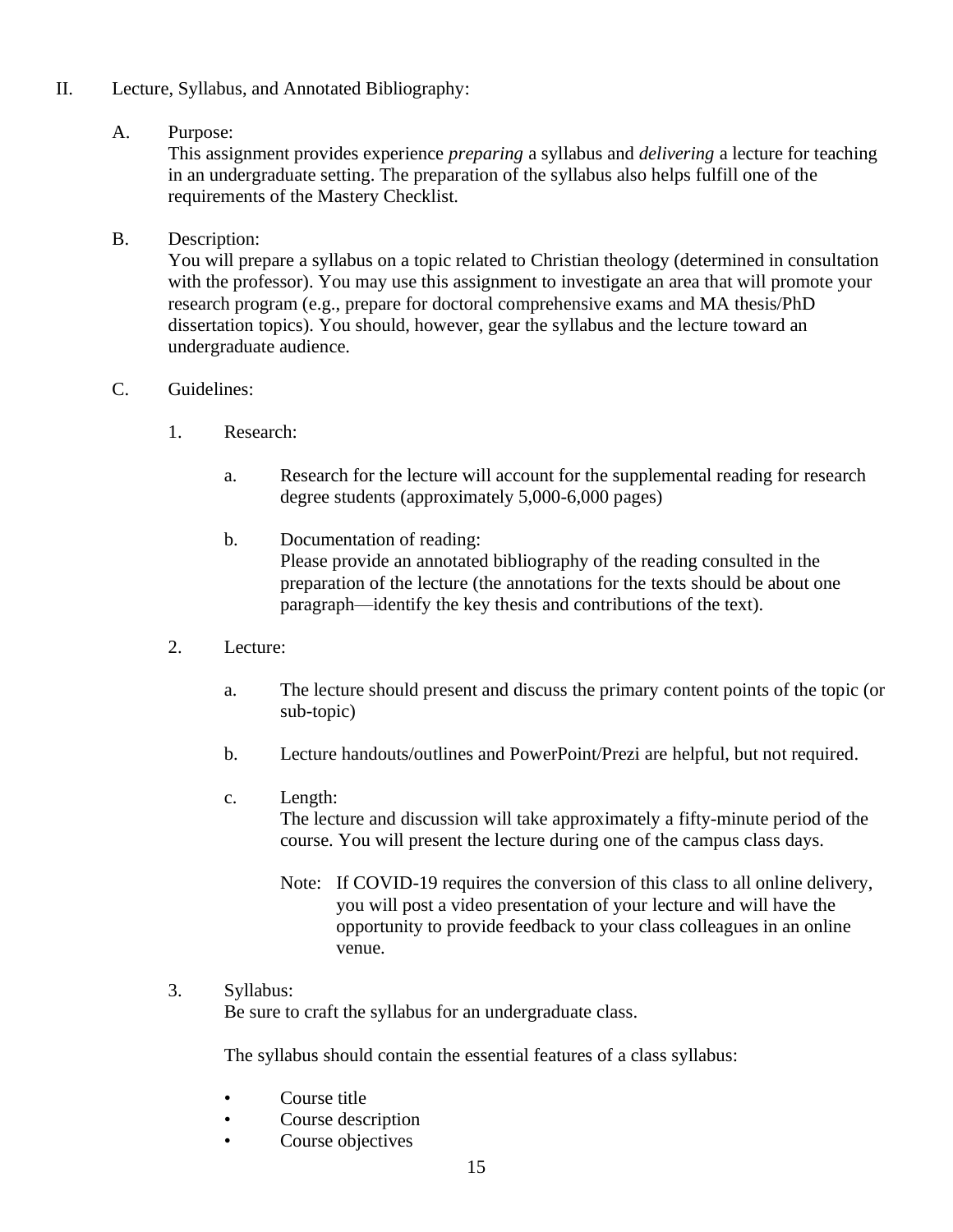- Texts (required and supplemental)
- **Assignments**
- Course outline (weekly lecture topics)

# D. Evaluation:

Grading of the lecture and discussion session will be based on the following ...

- 1. Please submit to the professor a copy (electronic in Avenue folder) of your lecture notes and annotated bibliography used to develop the lecture.
- 2. Does the lecture accurately present and discuss the topic?
- 3. Does the lecture engage in critical evaluation/discussion of the content?
- 4. Does the lecture highlight the transcendent value of the material—e.g., does it have value for contemporary Christian thought, life, and ministry?
- 5. Does the lecture facilitate student discussion?
- III. Paper, Presentation, and Interaction:
	- A. Description:

Research degree students will write an academic thesis paper or prepare a cultural engagement project. If you have an idea for a paper or creative project, please come and discuss your idea with me. I am open to papers/projects that cohere with the essence of the course and are suited to your research field and interests.

B. Purpose:

This assignment gives you experience writing article, essay, and chapter length theological papers and presenting research in an oral form similar to that performed at academic conferences.

# C. Guidelines for the Paper:

The paper should include (description categories below correspond to those of the grading rubric) . . .

- 1. Content and argument:
	- a. Detail a clear thesis (the view that your paper supports).
		- Example of a thesis statement: the Emergent church movement is an authentic Christian way of being the church in a postmodern and post-Christian culture.
	- b. Describe your topic.
	- c. Write an essay that coherently demonstrates your view.
	- d. Detail major alternatives and/or criticisms and interact with them vis-à-vis your view.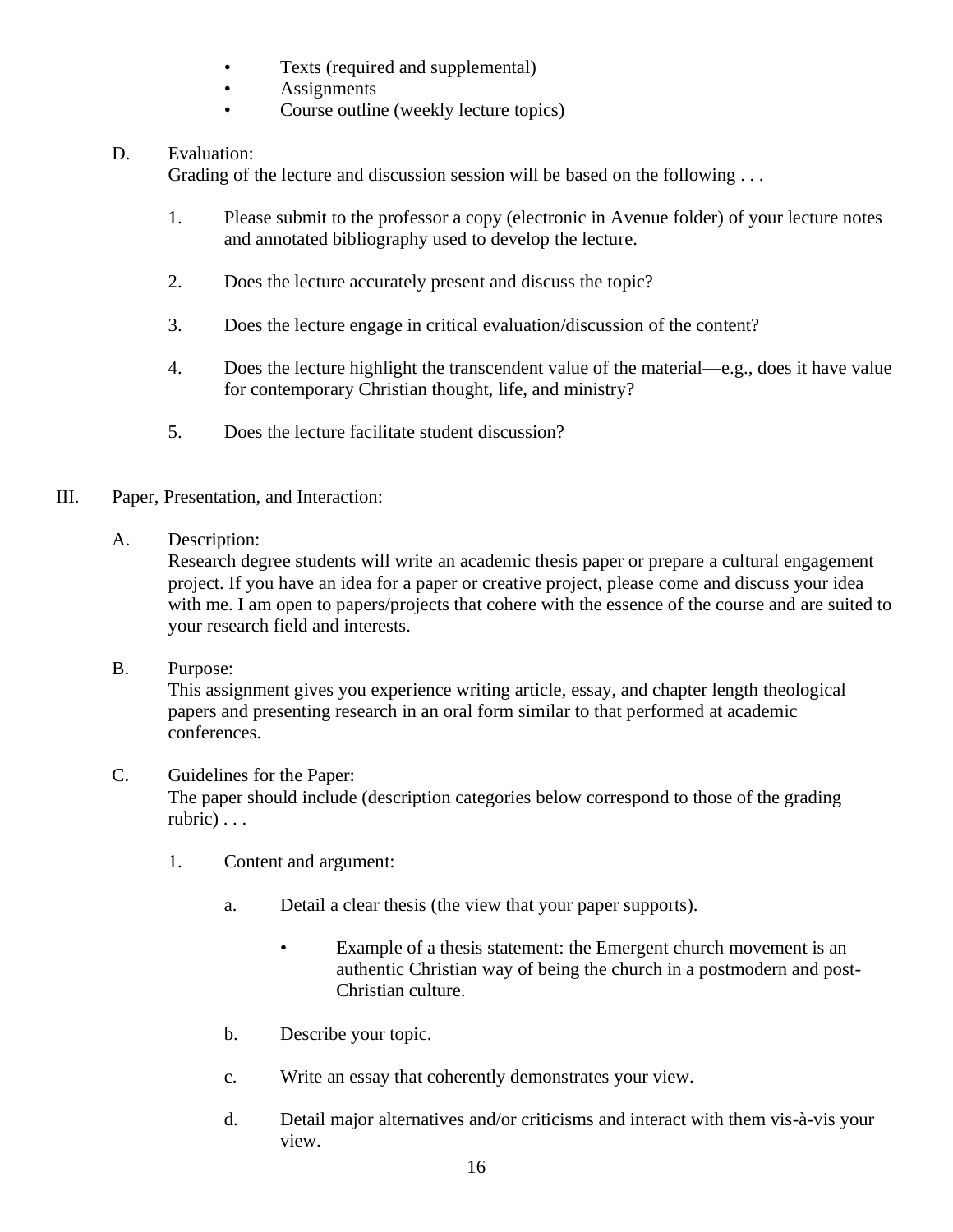- 2. Style and format:
	- a. Write a stylistically clean and academic paper—e.g., you should avoid excessive first-person discourse, colloquialisms (academic is different than conversational voice), passive voice (use active).
	- b. Use and document a *minimum* of fifteen scholarly resources.
	- c. Accurately document sources according to the College's Style Guide.
	- d. Paper length: 20–25 pages. Not to exceed 7,000 words.
	- e. Provide a bibliography (list only the books cited in the footnotes of the paper).
	- f. Use footnotes.
- D. Guidelines for the Class Presentation (live Zoom presentation):
	- 1. Time: 30-35 minutes

Each presentation includes two parts:

- a. The paper presentation (15–20 minutes)
- b. The response and facilitation, which is led by another student (10–15 minutes), see below for more details on the response and facilitation).
- 2. Presentation content:

You should articulate the paper's thesis, topic, and argument. You can use PowerPoint, etc. if you wish. The purpose of this assignment is to give you experience presenting papers as you might at an academic conference. You should prepare and present your paper for that type of venue. I encourage you to consider presenting your paper for this class at a conference and/or the Theological Research Seminar of the Divinity College.

- E. Guidelines for the Interaction (live Zoom interaction):
	- 1. Purpose:

Provides experience in responding to academic presentations and discussions, such as one might do at an academic society meeting.

- 2. Description: Each student *prepares a critique* and *facilitates a discussion* of a thesis paper presentation.
	- a. The critique:
		- 1) Remember to be charitable; not only Christian, but since academia is a small guild, it is self-preservation.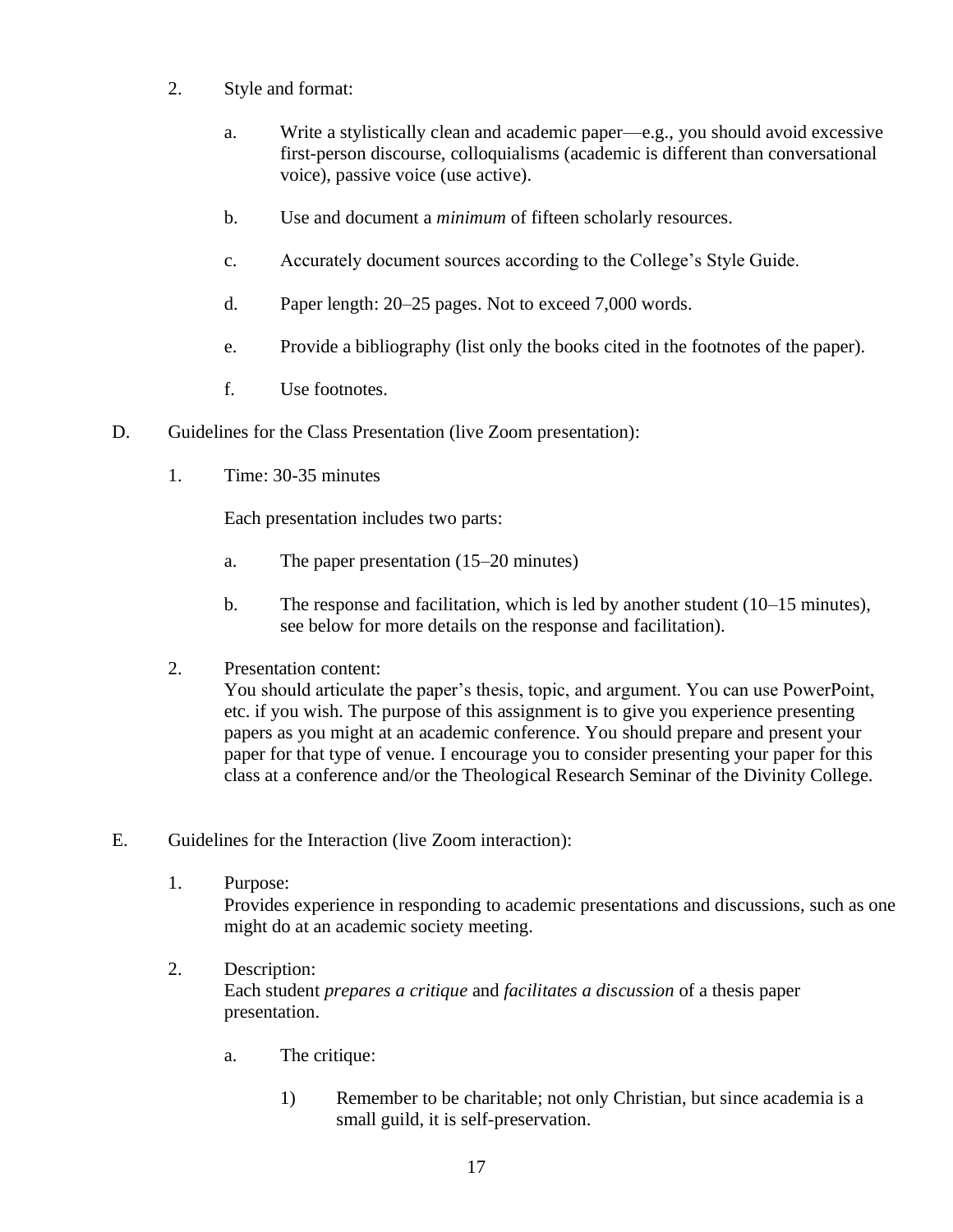2) Critical (includes highlighting and discussing problems *and* strengths):

The critique should explore the following sorts of issues:

- Does the paper have a thesis?
- Does the content develop and support the thesis?
- Does it use appropriate sources?
- Does it interact with the relevant secondary literature?
- b. The discussion:

You should keep the presentation to time limit and effectively manage student discussion (do not let one person dominate the interaction; move on to a new issue if discussion begins to go off on tangents and run down rabbit trails). Be sure to elicit comments from all people present. You might want to have some prepared questions and discussion prompts to facilitate the initial discussion.

- C. Format:
	- 1. Each student paper presentation will take approximately 30–35.
	- 2. The presentation and discussion typically include the following items:
		- a. Paper presentation.
		- b. Response: approximately 10–15 minutes. You can go through point by point as a monologue or start by raising and offering your thoughts on the paper's primary contributions and arguments and invite discussion based on your remarks and interaction with the paper and then so forth through the rest of the points you have identified.
	- 3. A written submission/outline is not required, but it is encouraged as it may be beneficial to other students in the course.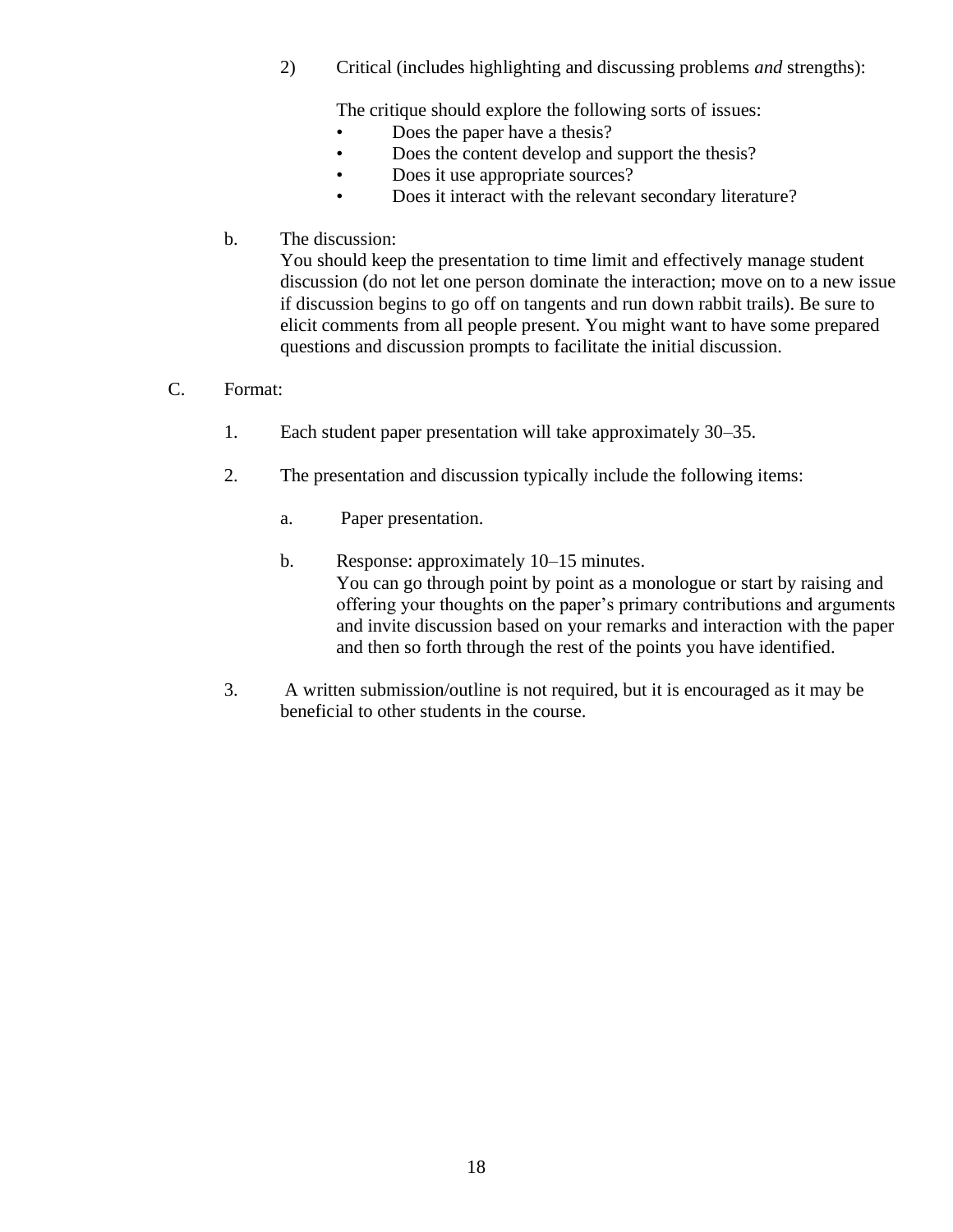# **Appendix 2: DPT Requirements**

\* Note: Depending on final course size, some live sessions may be as separate breakout sessions with DPT students.

#### **I. Assignment Overview**

|           | Assignment                         |                                  | Percent | Due Date        |                                     |
|-----------|------------------------------------|----------------------------------|---------|-----------------|-------------------------------------|
| A.        |                                    | Seminar or Blog Series           | 50%     |                 |                                     |
|           | a.                                 | Presentation/post interaction    | 10%     |                 | March 11 (day 2 campus)<br>session) |
|           | b.                                 | Annotated bibliography           | 15%     |                 | March 12                            |
|           | c.                                 | Seminar or blog series           | 25%     |                 | March 12                            |
| <b>B.</b> | Paper, Presentation, & Interaction |                                  |         | 50%             |                                     |
|           | a.                                 | Post video presentation (Padlet) | 10%     |                 | March 31                            |
|           | b.                                 | Post interaction (Padlet)        | 10%     |                 | April 2                             |
|           | $\mathbf{c}$ .                     | Submit final paper (A2L folder)  | 30%     |                 | April 9                             |
|           |                                    |                                  |         | $T \sim 1.1000$ |                                     |

Total: 100%

#### **II. Assignment Descriptions**

#### A. Annotated bibliography and Seminar OR Blog series

- This assignment has three parts
	- Annotated bibliography ➤
	- $\blacktriangleright$ Seminar OR blog series
	- $\blacktriangleright$ Class presentation/online post and interaction on Padlet
- $\bullet$  The purpose of this assignment is to develop skills in ...
	- Researching and reviewing academic resources ➤
	- $\tilde{\blacktriangleright}$ Creatively applying that research to your PLR topic or other areas of ministry
- 1. Annotated bibliography

Develop an annotated bibliography of approximately 15-20 resources (4000 pages) related to *the topic of the course* and your research project. Write a 100–150 word annotation for each text. The required texts for the course can be included as part of the book list.

- 2. Seminar OR blog series
	- \* Note: If you have an alternative idea to a seminar or blog series, such as a sermon, please consult with me. The goal is for you to complete an assignment that is beneficial to your research and vocational context.
	- a. Description: This assignment provides experience *preparing a seminar* OR *4 part blog* series based on the research resources of the annotated bibliography.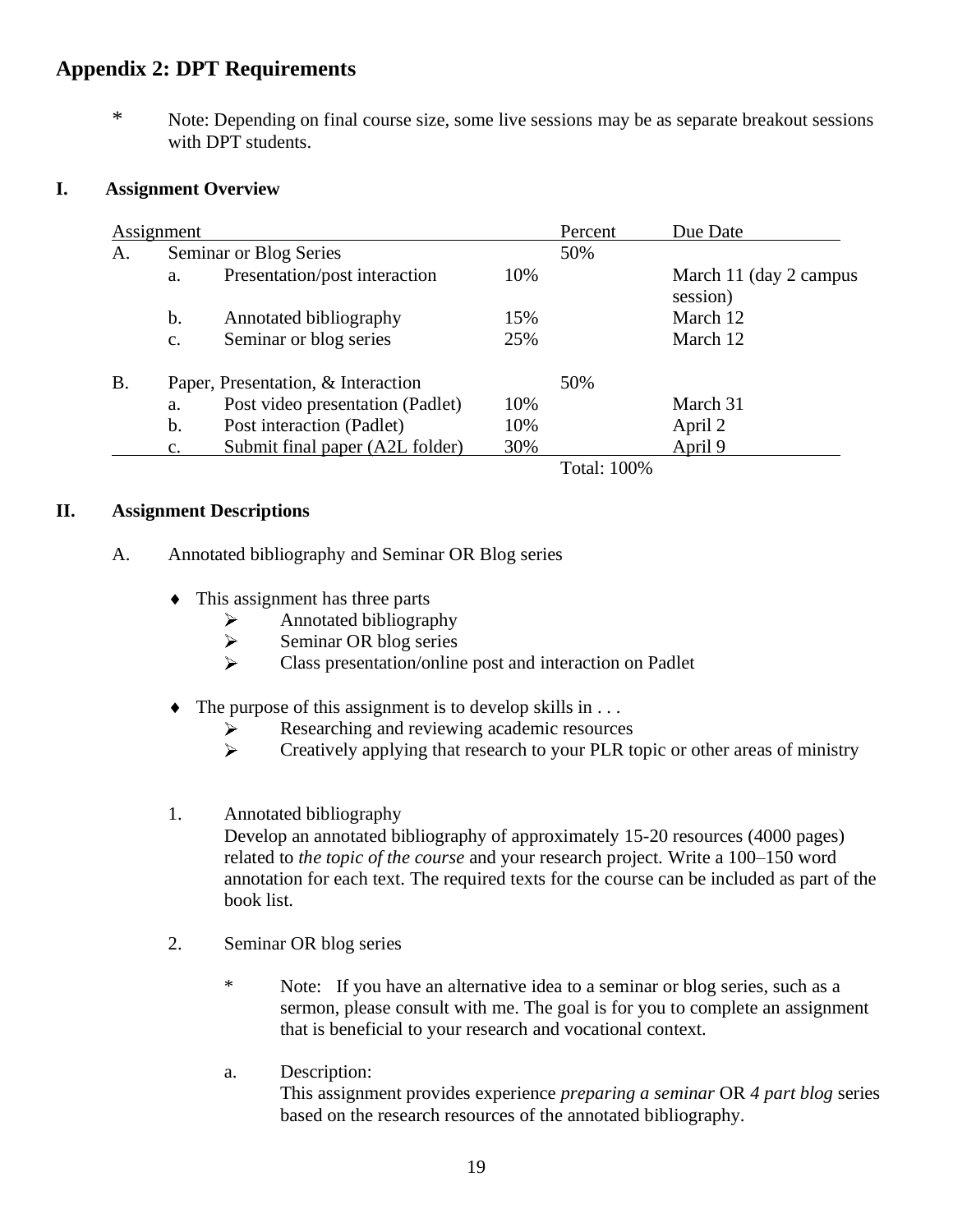The seminar/blog series should be geared to address either a church lay leadership or professional ministry leadership group. The content and its development should reflect the target audience. You can also use this assignment to investigate an area that will promote your research program. Consequently, the seminar/blog series can address the practice led topic that is the focus of your DPT studies. Thus, this assignment can provide the opportunity to investigate an area of theology and to apply it to your area of practice led research.

• Zoom discussion of seminar/blog series (week 3)

# b. Guidelines

- 1) Seminar
	- The seminar material should present and describe the primary content points of the topic (or sub-topic). It does not need to be a verbatim text, but a detailed and annotated outline of the seminar content (approximately 2,000 words).
	- Handouts/outlines and PowerPoint/Prezi are helpful, but not required.
	- Length: Develop the seminar content for a thirty- to forty-minute presentation.
- 2) Blog series
	- Write a 4 part blog series. The blog content should derive from the research resources reviewed in the annotated bibliography.
	- Length of each blog is 450–500 words.
- 3) The final written seminar/blog series is due Nov 4.
- 3. Class presentation or online post and interaction
	- a. Description
		- If we are able to have the campus session in October, you will present a summary of your seminar or blog series during the morning of the first day of class (post by Oct 28).
		- If COVID-19 requires an all online format for the class, you will post a video presentation of your seminar/blog series on Padlet in A2L (Oct 29) and post a one paragraph interaction with your class colleagues. You can post directly on Padlet using audio, audio-visual or text (post by Oct 30).
	- b. Guidelines
		- 1) The presentation or online vide post should introduce the ...
			- Target audience,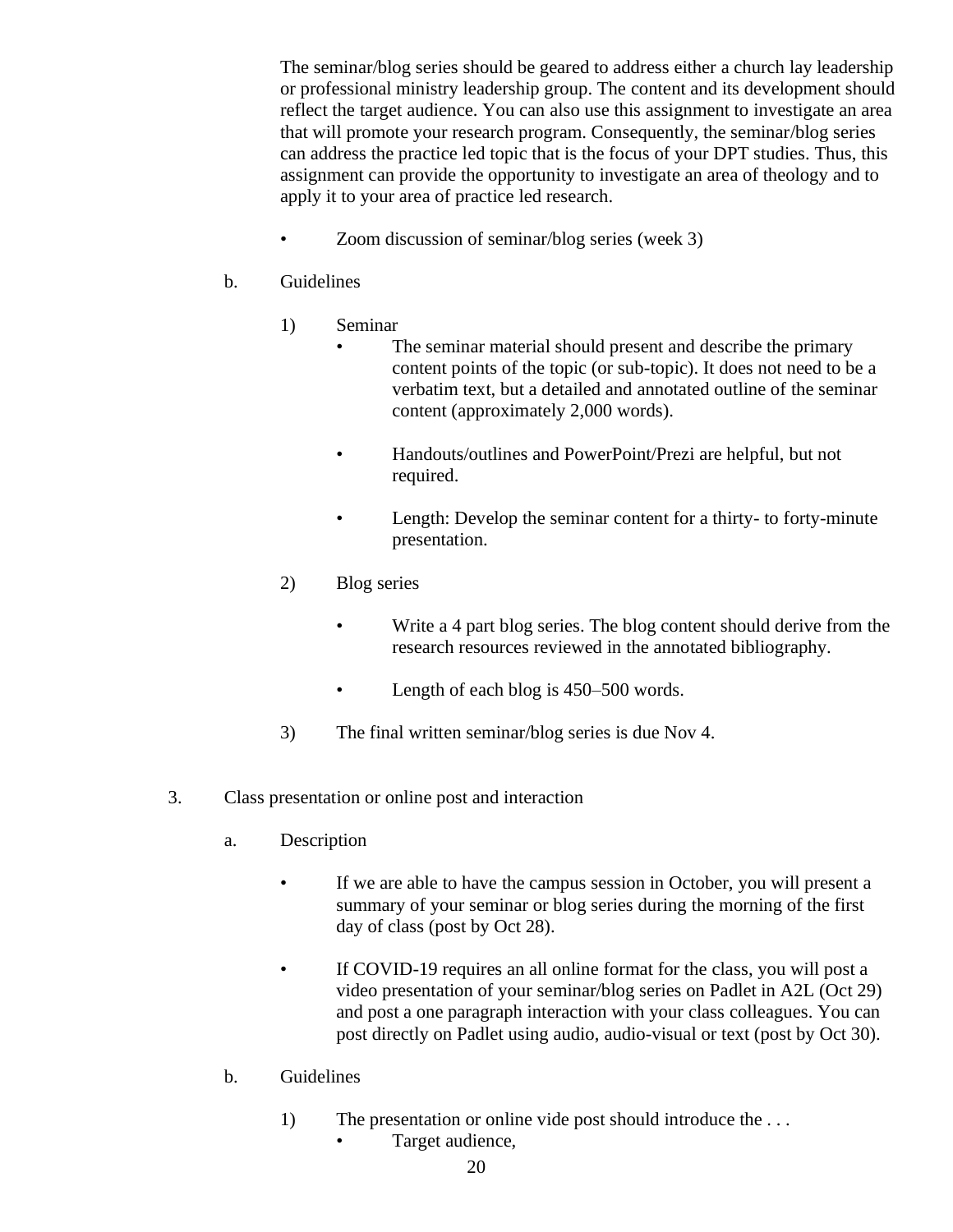- Topic,
- Why you chose it, and . . .
- Outline the topic's development in the seminar. You do not need to present the entire seminar. The video presentation is an overview of the seminar.
- 2) Length of presentation is approx. 10 minutes.
- B. Major paper, presentation, and interaction
	- This assignment gives you experience writing and presenting article, essay, and chapter length papers. It also affords the opportunity to contribute to and receive feedback from your course colleagues.
	- You are encouraged to use this assignment as an opportunity to work on papers to ...
		- $\triangleright$  Present at academic and/or professional society meetings and/or submit to journals for publication
		- $\triangleright$  Develop material for presentation to and/or application in your professional world
		- $\triangleright$  Pursue dissertation research.
	- \* Zoom workshop discussion of paper topics & approaches (week 5)
	- 1. Paper

You will *write* and *present* a thesis paper on a topic related to course content and your area of DPT practice led research. I encourage you to investigate the issue from the perspective of your discipline and area(s) of research interest.

a. Guidelines for the Paper:

The paper should include (description categories below correspond to those of the grading rubric) . . .

- 1) Content and argument
	- a) Detail a clear thesis (the view that your paper supports).
		- Example of a thesis statement: The missional church movement, especially its emphasis on incarnational ministry, provides valuable insight for Christian leadership in a postmodern and post-Christian culture.

Note: The DPT PLR topic in this thesis statement is "Christian leadership in a postmodern and post-Christian culture."

- b) Describe your topic.
- c) Write an essay that coherently demonstrates your view.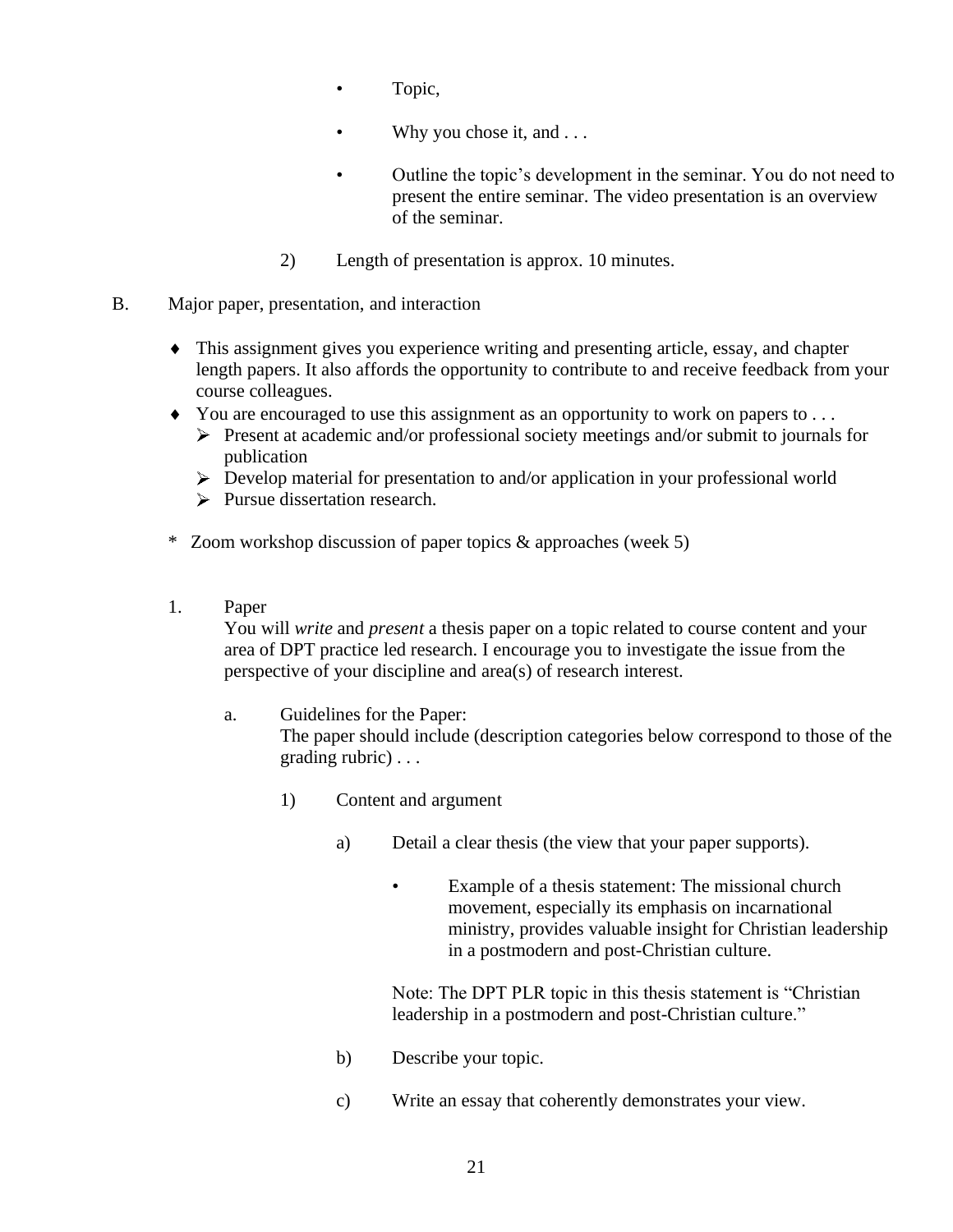- d) Detail major alternatives and/or criticisms and interact with them vis-à-vis your view, where and when appropriate.
- 2) Form and Style:
	- a) Write a stylistically clean and academic paper—e.g., avoid excessive first-person discourse, colloquialisms (academic differs from conversational voice), and passive voice (use active).
	- b) Use and document a *minimum* of fifteen scholarly resources. Given the limitations on accessing libraries, you may need to rely more on journal articles than other normal circumstances.
	- c) Accurately document sources according to the MDC Style Guide.
	- d) Paper length: 20–25 pages. Not to exceed 8,000 words.
	- e) Provide a bibliography (list only the books cited in the footnotes of the paper).
	- f) Use footnotes.
- c. Due Date: March 31.
- 2. Presentation

Depending on course numbers, you will present your paper to the class in a Zoom live meeting or post a video of your presentation on the Paper Padlet. Determination of mode of presentation will be based on schedules and internet connectivity of students in the class. I prefer live presentation but will make a decision based on what works best for everyone in the class.

- The presentation of your paper (live or video) should be approx. 15 minutes.
- If we are not able to do the papers in a live format (e.g., using Zoom), then you can either post a video presentation of your paper OR a written draft of the paper to the paper Padlet.
- Due April 2 (Live or Padlet).
- 3. Interaction
	- a. Purpose:

Provides experience in responding to and contributing to your class colleagues' projects. It provides the opportunity to develop professional skills in academic interaction that takes places at professional and academic conferences.

b. Description:

Each student prepares a critical evaluation of the papers presented by their class colleagues.

1) The critique: